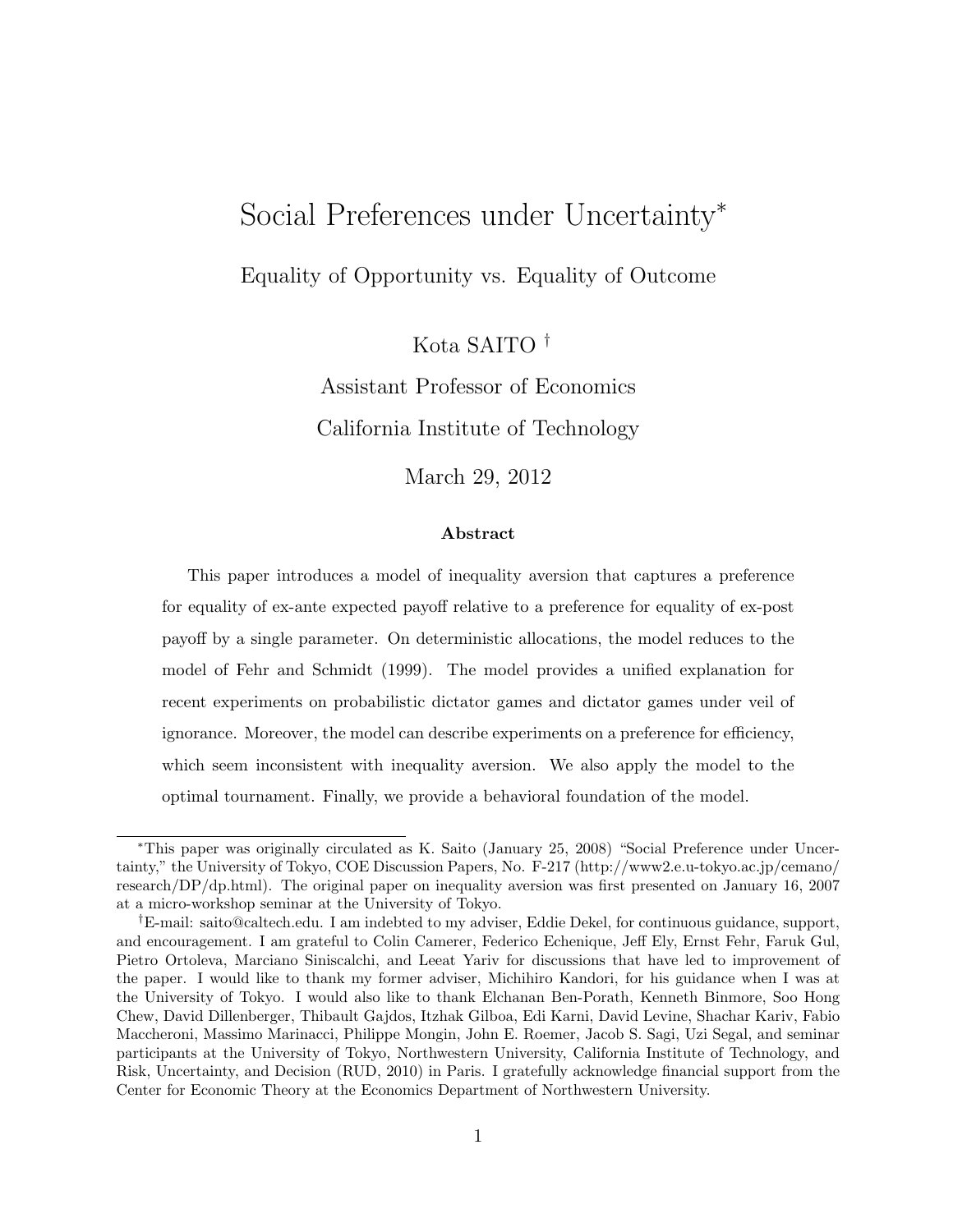KEYWORDS: behavioral economics; social preferences; other-regarding preferences; inequality aversion; preference for efficiency; behavioral foundation.

JEL Classification Numbers: C01, D01, D03.

# **1 Introduction**

Consider two drifters X and Y on a solitary island far out at sea. Unexpectedly, X finds a plank with which only one of them can escape from the island. Y proposes "We should use a fifty-fifty lottery to decide which of us gets to use the plank." Only X knows where the plank is, so he gets the plank by rejecting Y's offer. However, rejecting the offer makes X feel guilty. From an ex-ante viewpoint, the lottery gives each drifter an equal probability of getting the plank. However, from an ex-post viewpoint, the lottery may make X feel envy if Y uses the plank. Should X accept Y's offer ?

$$
p: \bigg\{\sum_{\frac{1}{2}}^{1} \binom{(1,0)}{(0,1)}
$$

Figure 1: The fifty-fifty lottery (1 denotes getting the plank and 0 denotes not getting it)

This example shows that an individual has a preference for two distinct notions of equality: *equality of opportunity* (i.e., equality of ex-ante expected payoff) and *equality of outcome* (i.e., equality of ex-post payoff). The individual could face a trade-off between them, especially when his ex-post payoff may be inferior to others' ex-post payoff.

In the literature on social preferences, many theories have been proposed on inequality aversion of an individual but most of them study deterministic environments.<sup>1</sup> As Fudenberg and Levine (2011) point out, "leading theories of outcome-based social preferences, ..., fail to reflect concerns for ex-ante fairness."<sup>2</sup> In social choice literature, several papers have studied the trade-off between the two notions of equality.<sup>3</sup> However, they focus on an impartial social planner; much less attention has been devoted to the study of a partial individual who might feel envy or guilt, which seems more relevant to recent experimental

<sup>&</sup>lt;sup>1</sup>See Camerer (2003) and Fehr and Schmidt (2005) for surveys on models of inequality aversion in deterministic environments.

<sup>2</sup>Ex-ante fairness corresponds to what we call equality of opportunity

<sup>3</sup>See Diamond (1967), Machina (1989), and Gajdos and Maurin (2004) for examples.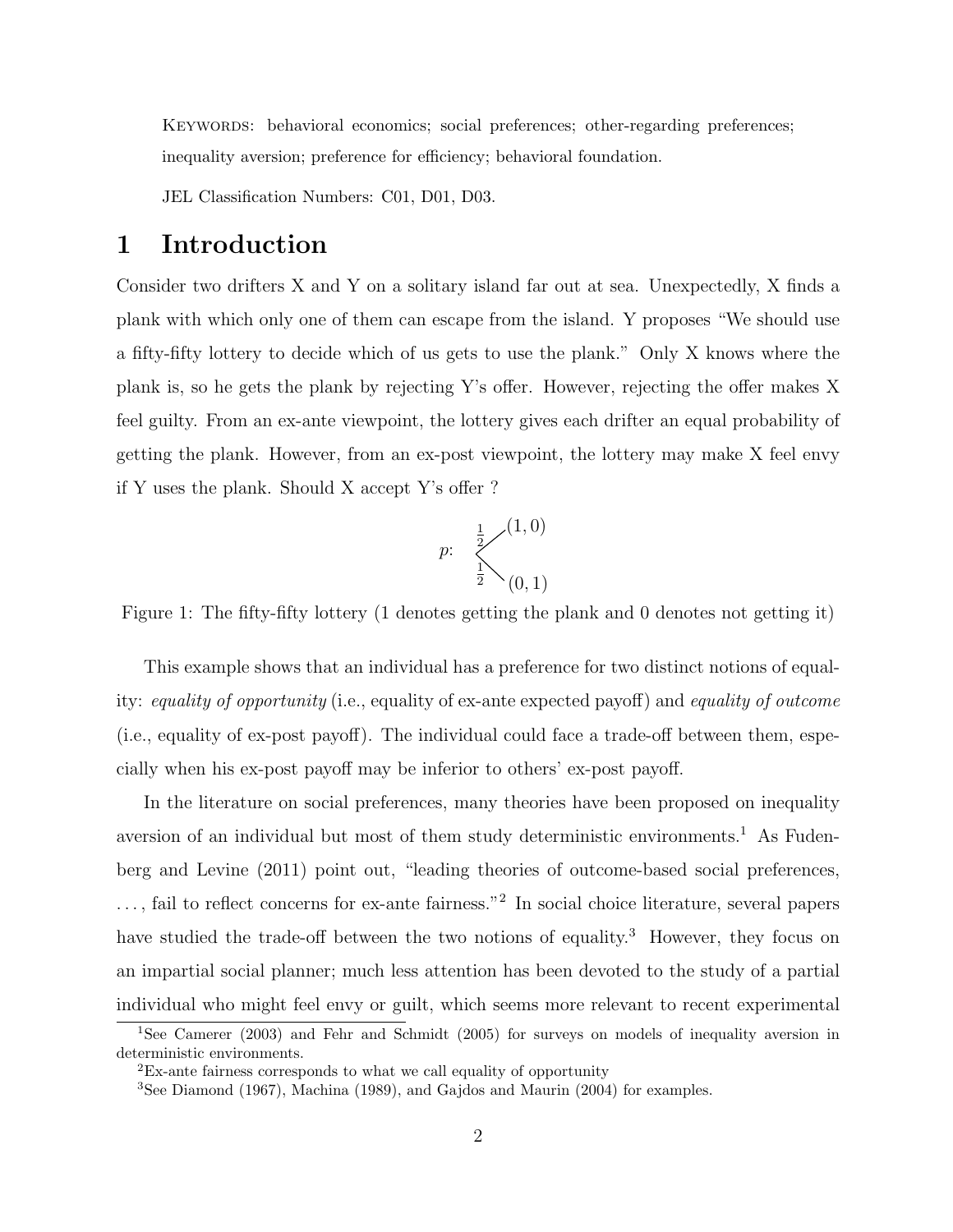evidence that shows equality of opportunity is often a concern for an individual. For instance, in experiments on probabilistic dictator games, where subjects were asked to allocate probabilities to win an indivisible good with a passive recipient, Karni et al. (2008), Bohnet et al. (2008), Kircher et al. (2009), and Bolton and Ockenfels (forthcoming) found that a considerable number of subjects shared the probability to win equally.

The purpose of this paper is to provide a step toward filling this gap by proposing a model of inequality aversion of an individual under risk that captures both a preference for equality of opportunity and a preference for equality of outcome. We call it the *expected inequality-averse (EIA)* model. We show that the EIA model is consistent with various recent experimental evidence. Then, we apply the model to investigate the optimal tournament, where agents are inequality-averse. Finally, we provide a behavioral foundation for the model.

In the EIA model, the decision maker's preference is represented by the following function: For a lottery  $p$  on allocations  $(x_1, ..., x_n)$  of material payoffs among  $n$  individuals,

$$
V(p) = \delta U(E_p(x_1), ..., E_p(x_n)) + (1 - \delta) E_p(U(x_1, ..., x_n)),
$$
\n(1)

where  $\delta \in [0,1]$  and  $E_p$  is the expectation operator with respect to  $p^4$ . In addition, *U* is the model of Fehr and Schmidt (1999):  $U(y_1, ..., y_n) = y_1 - \sum_{i=2}^n (\alpha_i \max\{y_i - y_1, 0\} +$  $\beta_i$  max $\{y_1 - y_i, 0\}$ , where  $y_1$  denotes the payoff of the decision maker and  $y_i$  denotes the payoff of individual *i*. *U* captures inequality aversion as follows: for each  $i \neq 1$ , the term multiplied  $\alpha_i$  captures the disutility of *envy* when the decision maker's payoff is smaller than individual *i*'s payoff; the term multiplied  $\beta_i$  captures the disutility of *guilt* when his payoff is larger than individual *i*'s payoff. All of the parameters  $\alpha, \beta$ , and  $\delta$  are unique and can be identified experimentally.

In the EIA model, the first term represents a preference for equality of opportunity because the term captures inequality aversion in the ex-ante expected payoffs (i.e.,  $(E_p(x_1),...,E_p(x_n))$ ) and, in contrast, the second term represents a preference for equality of outcome because

<sup>&</sup>lt;sup>4</sup>Let *p* be a lottery that yields an allocation  $(x_1^s, ..., x_n^s)$  with probability  $\alpha_s$  for each  $s \in \{1, ..., m\}$ . Then,  $E_p(x_i) = \alpha_1 x_i^1 + \cdots + \alpha_m x_i^m$  and  $E_p(U(x_1, ..., x_n)) = \alpha_1 U(x_1^1, ..., x_n^1) + \cdots + \alpha_m U(x_1^m, ..., x_n^m)$ .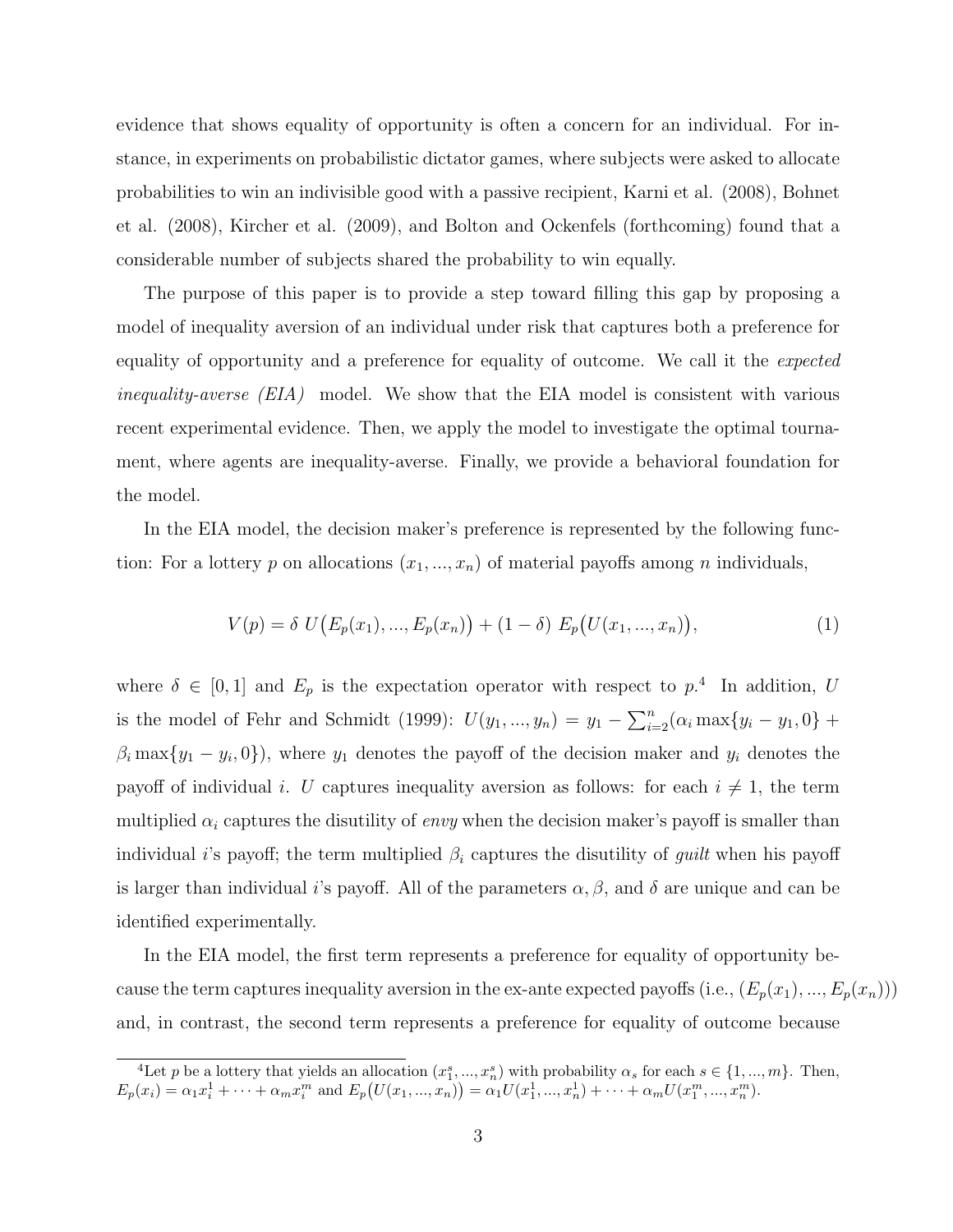the term captures inequality aversion in the ex-post payoffs (i.e.,  $(x_1, ..., x_n)$ ). Therefore, the relative weight  $\delta$  between the first and the second terms captures a preference for equality of opportunity relative to a preference for equality of outcome.

To demonstrate the tractability of the EIA model, reconsider the example of the two drifters. Assume that X's preference is represented by the EIA model. Then, X's utility of the fifty-fifty lottery (i.e., *p* in Figure 1) is

$$
V(p) = \delta \frac{1}{2} + (1 - \delta) \left[ \frac{1}{2}(-\alpha) + \frac{1}{2}(1 - \beta) \right].
$$
 (2)

The lottery *p* gives the equal expected payoff  $\frac{1}{2}$ 2 to both, which is captured by the first term. However, ex-post allocations are not equal, so X could suffer from either envy when Y gets the plank or guilt when X gets the plank with equal probability. This is captured by the second term. Therefore, X accepts the lottery  $p$  (i.e.,  $V(p) > V(1,0)$ ) if and only if the weight on equality of opportunity is high enough, or  $\delta > \frac{1 + \alpha - \beta}{\alpha}$ *α* + *β* .

Notice that this example of the two drifters is similar in spirit to the experiments on probabilistic dictator games, where subjects are asked to allocate probabilities to win an indivisible good, such as the plank in the example. By finding conditions on the parameters in a similar way, we show that the EIA model is consistent with the experiments. We also show that the EIA model is consistent with an experiment by Kariv and Zame (2009) on dictator games under a veil of ignorance.

Then, we apply the EIA model to describe experimental evidence for a preference for *efficiency* (i.e., maximizing the sum of payoffs across individuals), which seems inconsistent with inequality aversion. For example, Charness and Rabin (2002) found that in a dictator game, almost 50% of 80 subjects preferred an efficient but unequal allocation (where the dictator received 375 points and the receiver received 750 points) to an equal but inefficient allocation (where both subjects received 400 points).<sup>5</sup> However, the EIA model can describe both a preference for efficiency and inequality aversion consistently by taking into account the fact that in the experiments, each subject makes a decision as if he were a dictator, but

<sup>5</sup>See Engelmann and Strobel (2004, 2006) for other examples.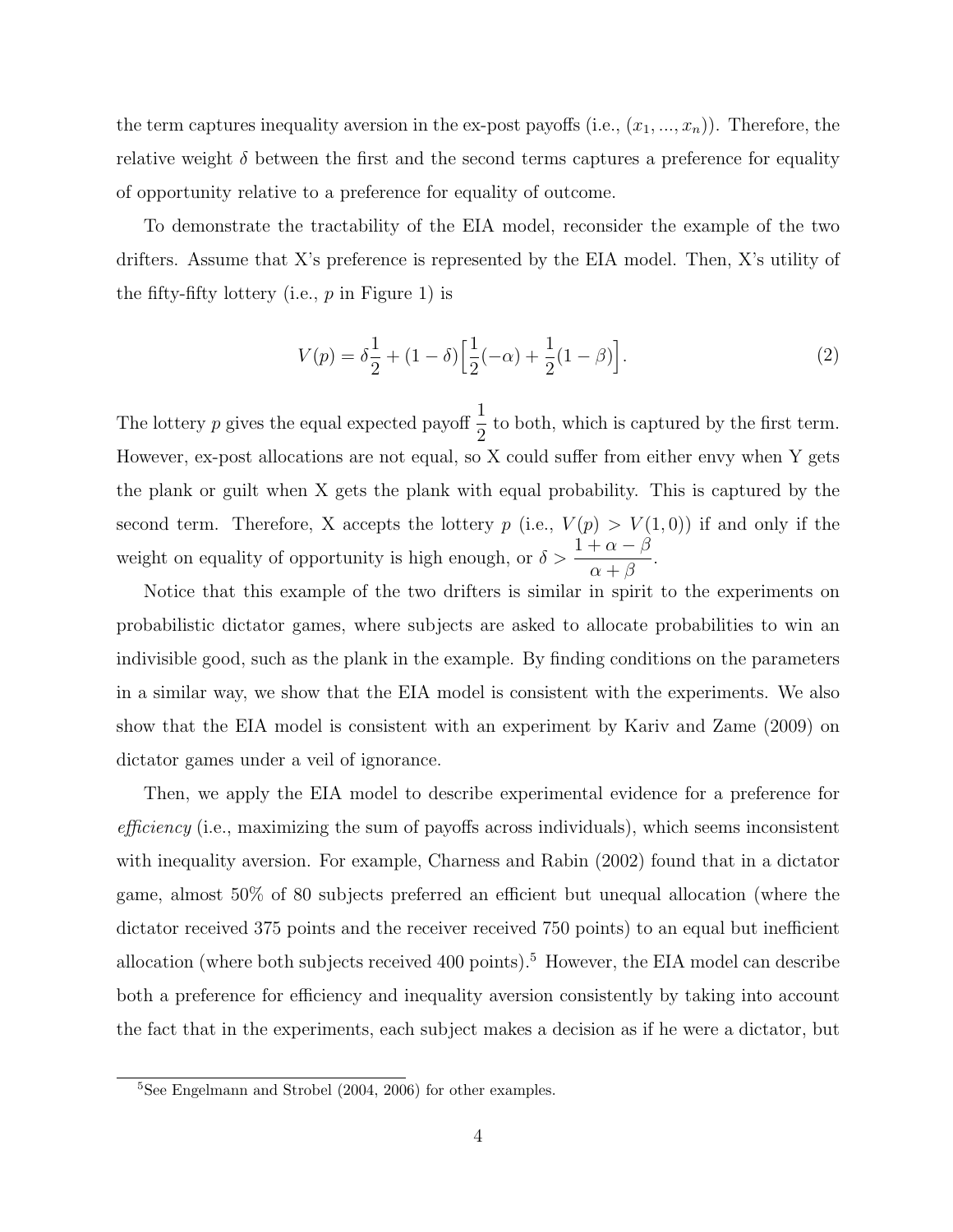the actual roles (i.e., dictator or recipient) are assigned at random after the decision. Under this *role-assignment risk*, choosing an efficient but unequal allocation can be compatible with equality of opportunity because other subjects also have the same chance to choose the same unequal allocation.

Moreover, we apply the EIA model to the optimal tournament of a firm in which employees are inequality-averse among them. We show that in contrast to the standard model, when  $\delta$  < 1 the firm cannot make the wage differences between the winner and the loser large enough to implement the employees' efficient effort because of their inequality aversion and participation constraints. However, as the employees' concerns about equality of opportunity become larger (i.e.,  $\delta$  approaches 1), the firm can make the wage differences larger to implement the efficient effort while keeping the participation constraints. This is because in any equilibrium both employees exert the same effort level so that both have the equal opportunity to be the winner. Hence, as  $\delta$  approaches 1, the employees' disutilities of inequality aversion vanish.

We conclude the paper by providing behavioral conditions that characterize the EIA model.<sup>6</sup> We introduce a novel condition, the *dominance* condition, which states that if *p* is preferred to *q* in both equality of opportunity and equality of outcome, then *p* should be preferred to *q*. In addition to this key condition, we also assume a *weaker* version of the (von Neumann-Morgenstern risk) independence axiom because the original independence axiom implies no preference for equality of opportunity (i.e., the special case of the EIA model where  $\delta = 0$ ). This implication is consistent with Fudenberg and Levine's (2011) main result that the original independence axiom is incompatible with a preference for equality of opportunity.<sup>7</sup>

<sup>6</sup>There are two related axiomatic papers. Rohde (2010) characterized the model of Fehr and Schmidt (1999). Since Rohde (2010) studied a deterministic environment, she does not consider the trade-off between the two notions of equality, which is the main issue in our paper. Independently of Rohde (2010), we obtained the characterization of the model of Fehr and Schmidt. Subsequently and independently to our paper, Borah (2011) characterized a preference for procedural fairness. In his model, the utility of an expost allocation realized through a lottery is a weighted sum of the utility of the ex-post allocation and the utility of the marginal distribution of the lottery. (Our paper has circulated since January 2007. A later version of the paper has been available as COE Discussion Paper No. F-217 at the University of Tokyo (http://www2.e.u-tokyo.ac.jp/cemano/ research/ DP/dp.html) since January 2008.)

<sup>7</sup>Based on this result, Fudenberg and Levine (2011) claim that "leading theories of outcome-based social preferences for fairness, those of Fehr and Schmidt (1999), Bolton and Ockenfels (2000), Charness and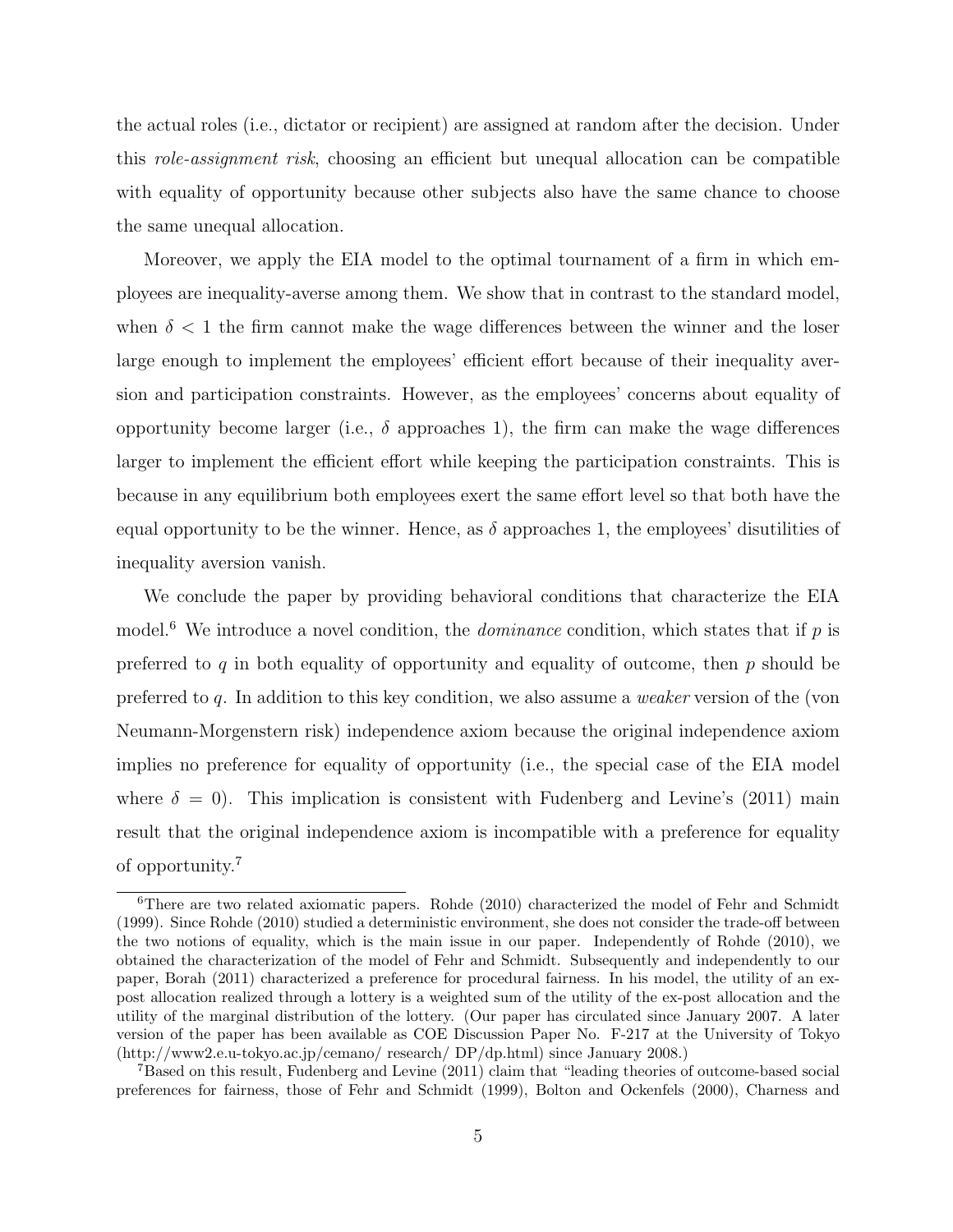The rest of the paper is organized as follows: In Section 2 we introduce the EIA model formally and show its uniqueness. In Section 3 we show the consistency of the EIA model with the the aforementioned experiments. In Section 4 we apply the EIA model to the optimal tournament. In Section 5 we provide a behavioral foundation: a characterization of the EIA model is in Section 5.1 and a characterization of the parameters is in Section 5.2. Finally in Section 6, we provide a conclusion. We provide proofs in the text in Sections 3, 4, and 5.2. The other proofs are in the appendix.

# **2 The EIA Model**

We assume that the set of (material) payoffs is  $\mathbb{R}$ . Let  $I = \{1, ..., n\}$  be the set of individuals and let 1 denote the decision maker. A vector  $\mathbf{x} = (x_1, ..., x_n)$  in  $\mathbb{R}^n$  is called an *allocation* of payoffs among the individuals. The set of probability distributions over the allocations with finite supports is denoted by  $\Delta(\mathbb{R}^n)$ . An element in  $\Delta(\mathbb{R}^n)$  is called a *lottery* on allocations. For any  $p \in \Delta(\mathbb{R}^n)$ ,  $E_p$  is the expectation operator with respect to  $p$ <sup>8</sup>

**Definition**: An *expected inequality-averse (EIA)* model with a triple  $(\alpha, \beta, \delta)$  of vectors  $\alpha, \beta \in \mathbb{R}^{n-1}_+$  and  $\delta \in [0,1]$  is a function *V* on  $\Delta(\mathbb{R}^n)$  such that

$$
V(p) = \delta U(E_p(\boldsymbol{x})) + (1 - \delta) E_p(U(\boldsymbol{x})),
$$

where  $U(\mathbf{y}) = y_1 - \sum_{i=2}^n (\alpha_i \max\{y_i - y_1, 0\} + \beta_i \max\{y_1 - y_i, 0\})$ . If a preference is represented by *V* , the preference is called an *EIA preference*. 9

**Proposition 1** *The following two statements are equivalent:*

*(i)* Two EIA models with  $(\alpha, \beta, \delta)$  and  $(\alpha', \beta', \delta')$  represent the same preference on  $\Delta(\mathbb{R}^n)$ .  $(iii)$   $(\alpha, \beta) = (\alpha', \beta')$  *and if*  $(\alpha, \beta) \neq \mathbf{0}$  *then*  $\delta = \delta'$ .

In the case of interest, where the decision maker cares about inequality (i.e., where

Rabin (2002), Cox and Sadiraj (2004), and Andreoni and Miller (2002) all fail to reflect concerns for ex-ante fairness because they are expected utility theories."

<sup>&</sup>lt;sup>8</sup>If *p* is a lottery that yields allocation  $x^s = (x_1^s, ..., x_n^s)$  with probability  $\alpha_s$  for each  $s \in \{1, ..., m\}$ , then  $E_p(\boldsymbol{x}) = \alpha_1 \boldsymbol{x}^1 + \cdots + \alpha_m \boldsymbol{x}^m = (\alpha_1 x_1^1 + \cdots + \alpha_m x_1^m, ..., \alpha_1 x_n^1 + \cdots + \alpha_m x_n^m)$ . In addition, for any function  $f: \mathbb{R}^n \to \mathbb{R}, E_p(f(\boldsymbol{x})) = \alpha_1 f(\boldsymbol{x}^1) + \cdots + \alpha_m f(\boldsymbol{x}^m).$ 

<sup>9</sup>The representation can be extended to allow for risk aversion.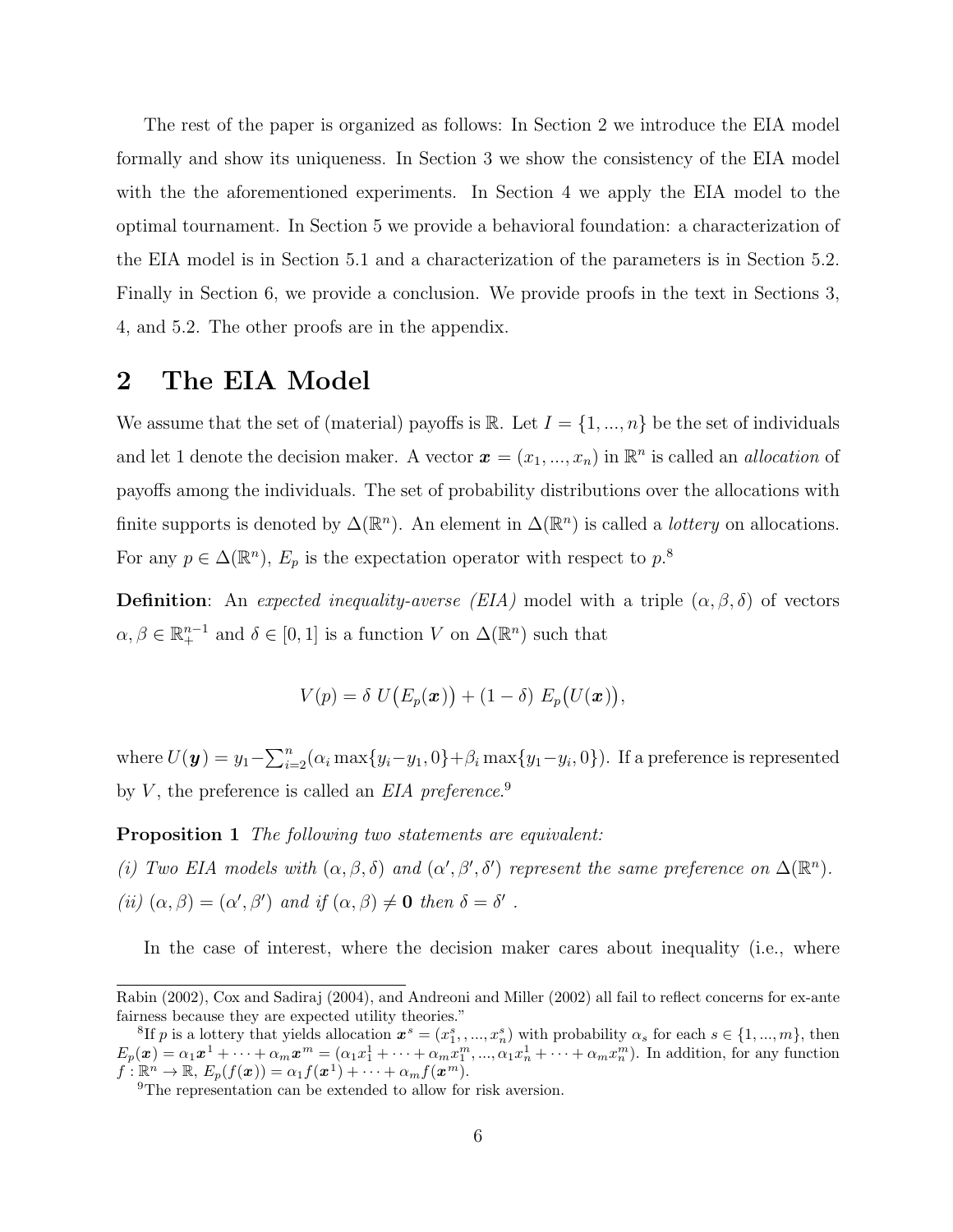$(\alpha, \beta) \neq \mathbf{0}$ , the triple of parameters  $(\alpha, \beta, \delta)$  is unique.

### **3 Consistency with Experiments**

We focus on experiments that involve risks because the EIA model reduces to the model of Fehr and Schmidt (1999) on the deterministic allocations. It is well known that the model of Fehr and Schmidt (1999) can describe various experiments that do not involve risks. Moreover, we focus on stochastic versions of dictator games because these games provide the cleanest test for the model.<sup>10</sup>

To describe the risks involved in the experiments, we define a *probability mixture* to be a lottery on allocations and denote the mixture by *⊕* as follows:

**Definition**: For all  $\alpha \in [0,1]$  and  $p, q \in \Delta(\mathbb{R}^n)$ ,  $\alpha p \oplus (1-\alpha)q \in \Delta(\mathbb{R}^n)$  is a lottery on allocations such that  $(\alpha p \oplus (1 - \alpha)q)(x) = \alpha p(x) + (1 - \alpha)q(x) \in [0, 1]$  for each  $x \in \mathbb{R}^{n}$ .<sup>11</sup>

For example, *p* in Figure 1 corresponds to probability mixture  $\frac{1}{2}$  $\frac{1}{2}(1,0) \oplus$ 1 2 (0*,* 1).

### **3.1 Probabilistic Dictator Games**

First, we discuss the experimental results in *probabilistic dictator games*, where dictators allocate probabilities to win an indivisible good. In such experiments, it is observed that a substantial fraction of dictators shared the probability of winning. For example, Kircher et al. (2009) asked 60 subjects to choose among receiving 1 euro, donating 1 euro to Red Cross, or randomizing between the two with equal probability. Kircher et al. (2009) found that  $25\%$  of the subjects chose the equal randomization.<sup>12</sup> See Karni et al. (2008), Bohnet et al. (2008), and Bolton and Ockenfels (forthcoming) for similar experimental evidence.

To see that this experimental finding is consistent with the EIA model, consider a dictator whose preference is represented by the EIA model. The dictator chooses a probability  $r \in [0,1]$  that he receives the indivisible good ex post. Since the recipient receives the good with the rest of the probability  $1 - r$ , the dictator obtains probability mixture  $p(r) =$ 

<sup>&</sup>lt;sup>10</sup>The dictator games perfectly fit the framework of a single-person decision-making problem and do not involve non-distributional concerns such as reciprocity.

<sup>&</sup>lt;sup>11</sup>For degenerate lotteries on allocations, we write  $\alpha x \oplus (1 - \alpha)y \in \Delta(\mathbb{R}^n)$ , instead of  $\alpha \delta_x \oplus (1 - \alpha)\delta_y$ .

 $12$ In a similar experiment with 92 subjects, Kircher et al. (2009) also found that almost 30% of the subjects randomized with equal probability.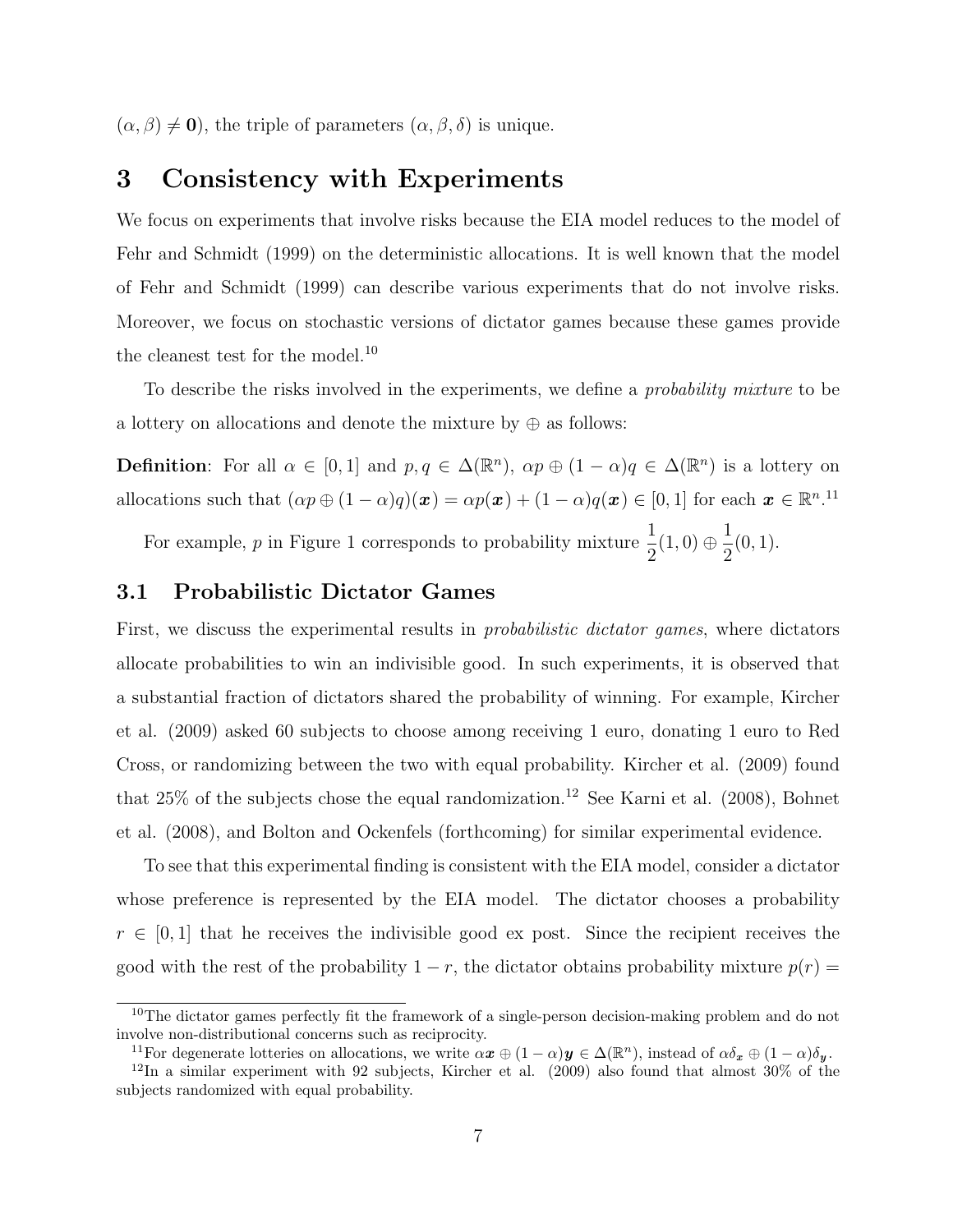*r*(1*,* 0) ⊕ (1 *− r*)(0*,* 1).<sup>13</sup> Thus, the utility by choosing *r* is <sup>14</sup>

$$
V(p(r)) = \begin{cases} \delta(r - \alpha(1 - 2r)) + (1 - \delta)(r(1 - \beta) + (1 - r)(-\alpha)) & \text{if } r \leq \frac{1}{2}, \\ \delta(r - \beta(2r - 1)) + (1 - \delta)(r(1 - \beta) + (1 - r)(-\alpha)) & \text{if } r \geq \frac{1}{2}. \end{cases}
$$
(3)

Under the commonly used assumption that disutility from envy is larger than that from guilt (i.e.,  $\alpha > \beta$ ), the optimal probability  $r^*$  (i.e., the maximizer of (3)) is characterized as follows.<sup>15</sup>

**Proposition 2** *Suppose that*  $\alpha > \beta$ *. The optimal probability is* 

$$
r^* = \begin{cases} \frac{1}{2} & \text{if } \delta \ge \frac{1+\alpha-\beta}{\alpha+\beta}, \\ 1 & \text{if } \delta \le \frac{1+\alpha-\beta}{\alpha+\beta}. \end{cases}
$$

**Proof**: Since  $\alpha > \beta$ , it is easy to see that  $r \leq \frac{1}{2}$  $\frac{1}{2}$  is not optimal. For any  $r \in [\frac{1}{2}]$  $\frac{1}{2}$ , 1], define  $f(r) \equiv V(p(r)) = (\alpha + \beta)\delta - \alpha + (1 + \alpha - \beta - \delta(\alpha + \beta))r$ . By the linearity of *f*, the candidates for the maximizers are  $r = \frac{1}{2}$  $\frac{1}{2}$  or  $r = 1$ . In addition,  $f(\frac{1}{2})$  $\frac{1}{2}$ ) >  $f(1) \Leftrightarrow \frac{1}{2}[1 - (1 - \delta)(\alpha + \beta)]$  > 1 *− β ⇔ δ >* 1+*α−<sup>β</sup> α*+*β* .

Therefore, the dictator shares the probability of winning if and only if *δ ≥*  $1 + \alpha - \beta$ *α* + *β* . Given the values of  $\alpha$  and  $\beta$  that are often assumed in the literature, the condition is compatible with  $\delta \in [0, 1]$ .<sup>16</sup>

#### **3.2 Dictator Games under a Veil of Ignorance**

Next, we investigate Kariv and Zame's (2009) experiments. In their experiments, subjects are asked to divide payoff 1 into *x* and *y* such that  $x + qy \le 1$ , where  $q \ge 1$ . After the decision, the material payoffs of the decision maker and the recipient are determined

<sup>&</sup>lt;sup>13</sup>This specification of the allocation is without loss of generality. We can obtain the same result with x and *y* such that  $x > y$ , instead of 1 and 0.

<sup>&</sup>lt;sup>14</sup>By definition,  $V(p(r)) = \delta(r - \alpha \max\{1 - 2r, 0\} - \beta \max\{2r - 1, 0\}) + (1 - \delta)(r(1 - \beta) + (1 - r)(-\alpha)).$ A direct calculation shows the equation for each case.

<sup>&</sup>lt;sup>15</sup>The assumption  $\alpha > \beta$  is common in the literature. See, for example, Fehr and Schmidt (1999, 2006).

<sup>&</sup>lt;sup>16</sup>For  $\alpha = 1$  and  $\beta = 0.6$ , which are assumed for 30 percent of the population by Fehr and Schmidt (1999), the condition is equivalent to  $\delta > 0.875$ . For  $\alpha = 2$  and  $\beta = 0.6$ , which are assumed for 10 percent of the population by Fehr and Schmidt (1999), the condition is equivalent to  $\delta \geq 0.93$ .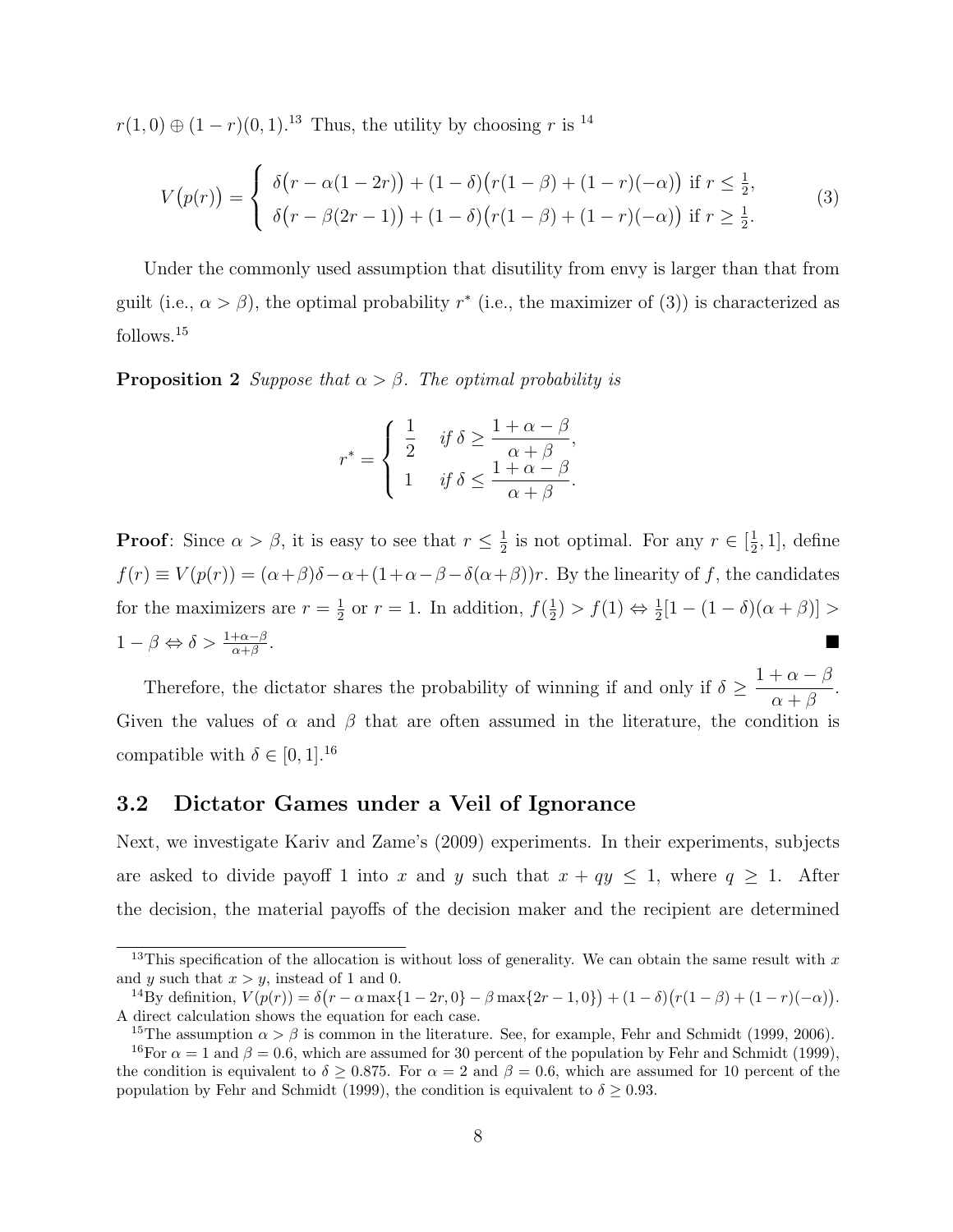to be *x* or *y* with probability  $\frac{1}{2}$ 2 . Thus, the decision maker obtains probability mixture 1  $\frac{1}{2}(x, y) \oplus$ 1 2  $(y, x)$ . In other words, the subjects are required to decide an allocation under a *veil of ignorance*.

Kariv and Zame (2009) found that the mode of the distribution of  $x$  is around  $x =$ 1  $1 + q$ , which corresponds to dividing the payoff equally. The distribution falls off sharply from the mode but has a mass (about  $7\%$ ) at  $x = 1$ . To see that the EIA model can describe these two major choices  $x =$ 1  $1 + q$ and  $x = 1$ , note that the utility of the fifty-fifty probability mixture  $is<sup>17</sup>$ 

$$
V\Big(\frac{1}{2}(x,y)\oplus\frac{1}{2}(y,x)\Big) = \frac{1}{2}\Big[(x+y) - (1-\delta)(\alpha+\beta)|x-y|\Big].\tag{4}
$$

Hence, the optimal allocation  $(x^*, y^*)$  (i.e., the maximizer of  $(4)$ ) is characterized as follows:

**Proposition 3** *The optimal allocation is*

$$
(x^*, y^*) = \begin{cases} (1,0) & \text{if } \delta \ge 1 - \frac{q-1}{(\alpha+\beta)(q+1)}, \\ \left(\frac{1}{1+q}, \frac{1}{1+q}\right) & \text{if } \delta \le 1 - \frac{q-1}{(\alpha+\beta)(q+1)}. \end{cases}
$$

**Proof**: Since *V* is monotonic on equal allocations, the budget constraint is binding in the optimal allocation.<sup>18</sup> By the substitution of  $x = 1 - qy$ , the utility by choosing *y* is  $V(\frac{1}{2})$  $\frac{1}{2}(1 - qy, y) \oplus \frac{1}{2}$  $(\frac{1}{2}(y, 1 - qy)) = \frac{1}{2}[1 + (1 - q)y - (1 - \delta)(\alpha + \beta)|1 - (1 + q)y|].$  Define  $f(y) \equiv V(\frac{1}{2})$  $\frac{1}{2}(1 - qy, y) \oplus \frac{1}{2}$  $\frac{1}{2}(y, 1 - qy)$ . Since  $q \geq 1$ ,  $y > \frac{1}{1+q}$  is not optimal. By the linearity of f, the candidates for the maximizers are  $y = 0$  or  $y = \frac{1}{1+y}$  $\frac{1}{1+q}$ . In addition,  $f(0) > f(\frac{1}{1+1})$  $\frac{1}{1+q}$ )  $\Leftrightarrow \frac{1}{2}[1-(1-\delta)(\alpha+\beta)] > \frac{1}{1+q}$  $\frac{1}{1+q} \Leftrightarrow \delta > 1 - \frac{q-1}{(\alpha+\beta)(q+1)}.$ 

### **3.3 Preference for Efficiency**

Third, we investigate a preference for efficiency under role-assignment risk. Several experimental research has found an evidence for a preference for efficiency, which seems inconsis-

<sup>&</sup>lt;sup>17</sup>The derivation is as follows:  $V(\frac{1}{2}(x,y) \oplus \frac{1}{2}(y,x)) = \delta \frac{1}{2}(x+y) + (1-\delta)[\frac{1}{2}(x-\alpha \max\{y-x,0\} - \beta \max\{x-x\})]$  $(y,0) + \frac{1}{2}(y - \alpha \max\{x-y,0\} - \beta \max\{y-x,0\}) = \frac{1}{2}[(x+y) - (1-\delta)(\alpha+\beta)|x-y|].$  $18V(x, \ldots, x) \ge V(y, \ldots, y) \Leftrightarrow x \ge y.$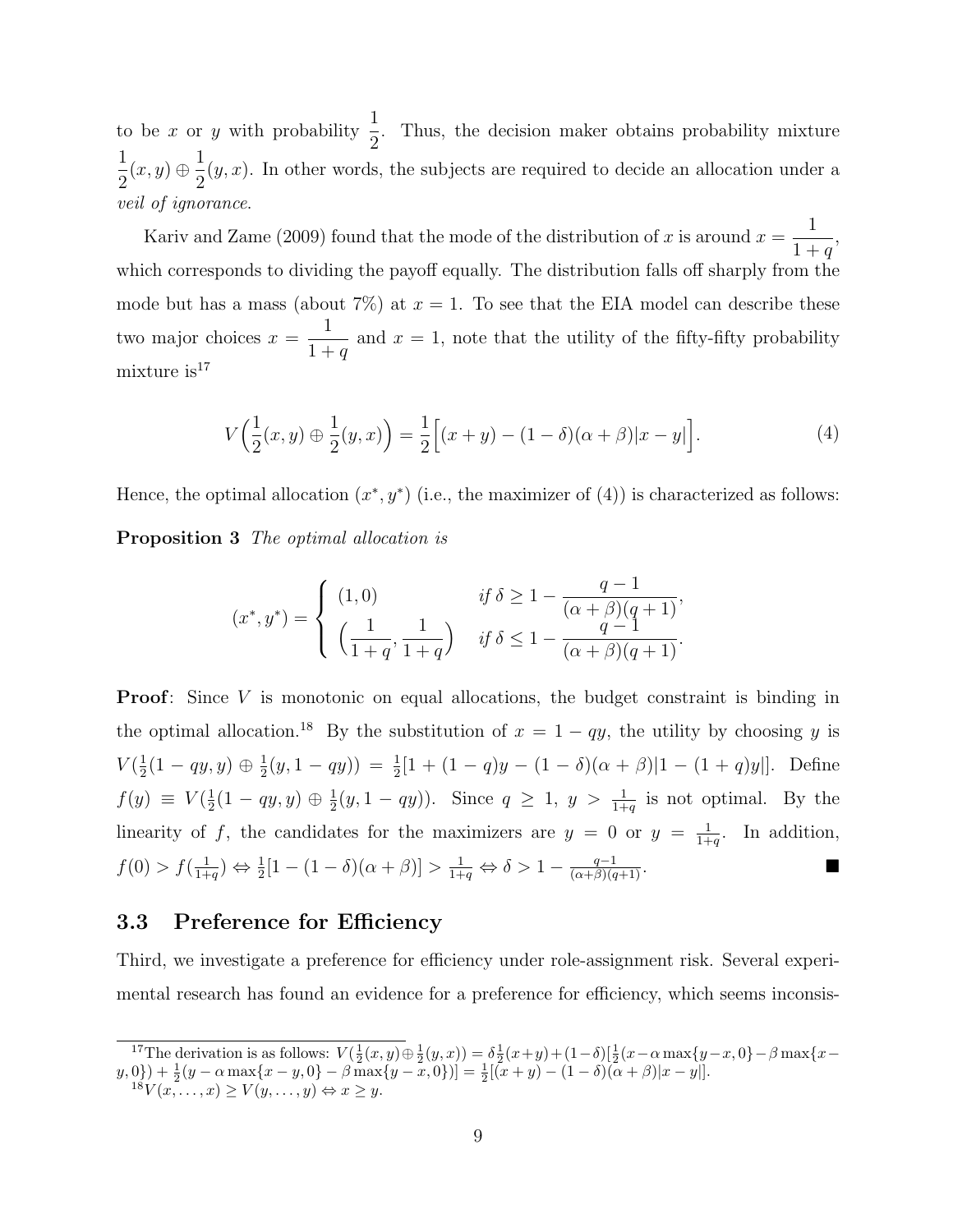tent with inequality aversion. For example, Charness and Rabin (2002) have found that in a dictator game under role-assignment risk, almost 50% of 80 subjects preferred an efficient but unequal allocation to an equal but inefficient allocation. (See Engelmann and Strobel (2004, 2006) for other examples.)

We consider two versions of dictator games where a dictator can choose between an efficient (but unequal) allocation or an equal (but inefficient) allocation: in one version of the dictator game, the efficient allocation is an altruistic allocation and in the other version, the efficient allocation is a selfish allocation. Then, assuming mild assumptions on the parameters, we show that under role-assignment risk, a subject who has an EIA preference can choose the altruistic allocation in one game and the selfish allocation in the other game but without role-assignment risk he always chooses the equal allocation over those efficient allocations.

The games are formally defined as follows. We consider two players 1 and 2 who have EIA preferences. In game I, the players make a choice between an altruistic allocation and an equal allocation under role-assignment risk. If a player chooses the altruistic allocation and becomes a dictator, then his payoff is 0 and and the other player's payoff is  $x > 2$ . In contrast, if a player chooses an equal allocation and becomes a dictator, then both players' payoffs are  $1^{19}$  Note that since  $x > 2$ , the altruistic allocation is more efficient than the equal allocation.

Due to role-assignment risk, in fact, each player obtains a fifty-fifty lottery over allocations. For example, if player 1 chooses the altruistic allocation (i.e.,  $(0, x)$ ) and player 2 chooses the equal allocation (i.e., (1*,* 1)), then both players obtain probability mixture 1  $\frac{1}{2}(0, x) \oplus$ 1 2 (1*,* 1), where the first and the second coordinates of the profiles show the material payoffs of players 1 and 2, respectively. Hence, game I is illustrated in Figure 2, where *A* denotes choosing the altruistic allocation and *E* denotes choosing the equal allocation.

Game II is the same as game I except for the point that each player can choose a selfish allocation, instead of the altruistic allocation. If a player chooses the selfish allocation and becomes a dictator, then his payoff is  $x > 2$  and the other player's payoff is 0. Since  $x > 2$ ,

<sup>&</sup>lt;sup>19</sup>This specification of allocation is without loss of generality. We can obtain the same result with  $y$ instead of 1 and *z* instead of 0 such that  $x > y > z$ .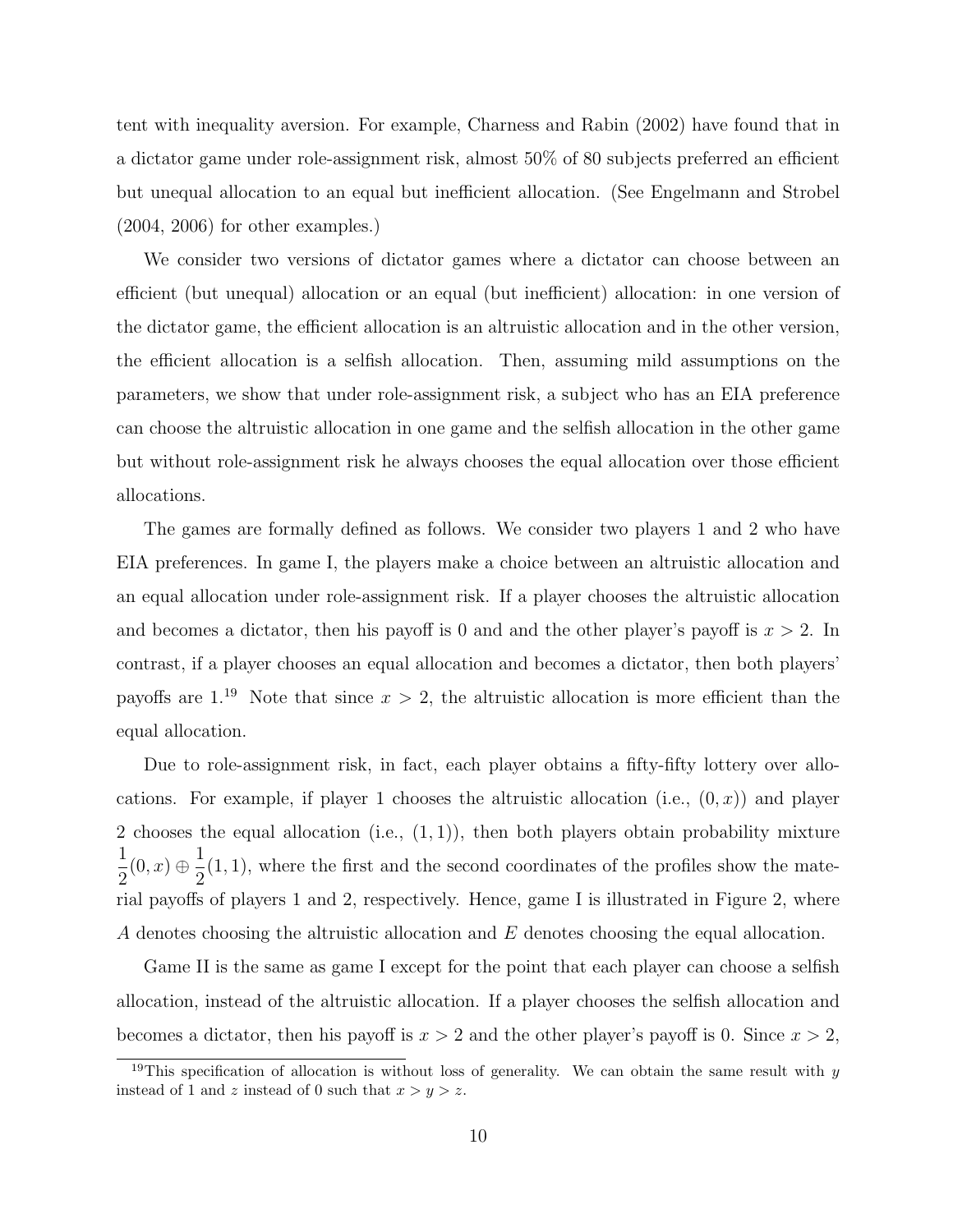

the selfish allocation is more efficient than the equal allocation. Game II is also illustrated in Figure 2, where *S* denotes choosing the selfish allocation.

Games I' and II' are the same as games I and II, respectively, except for the point that there is no role-assignment risk. Thus, in games I' and II' only one player's choice determines the allocation as illustrated in Figure 3, where player 1 is a dictator for sure.



Figure 3: Dictator games without role-assignment risk

**Proposition 4** *Suppose that*  $\alpha > \beta$  *and*  $1 > \beta$ .<sup>20</sup> *Then, for any payoff x such that* 

$$
\delta(\alpha + \beta) - \alpha \ge \frac{1}{x} \ge 1 - \beta,\tag{5}
$$

*the following results hold:*<sup>21</sup>

- *(i) In game I, both subjects choose the altruistic allocation in an equilibrium.*
- *(ii) In game II, both subjects choose the selfish allocation in an equilibrium.*
- *(iii) In games I' and II', choosing the equal allocation is dominant.*<sup>22</sup>

<sup>&</sup>lt;sup>20</sup>The assumptions  $\alpha > \beta$  and  $1 > \beta$  are common in the literature. See, for example, Fehr and Schmidt (1999, 2006).

<sup>&</sup>lt;sup>21</sup>Under the assumption that  $\beta > \frac{1}{2}$ , *x* that satisfies (5) and  $x > 2$  exists if and only if  $\delta(\alpha + \beta) - \alpha \ge 1 - \beta$ .  $^{22}$ In (i) and (ii), there is the other symmetric pure equilibrium where both choose the equal allocation.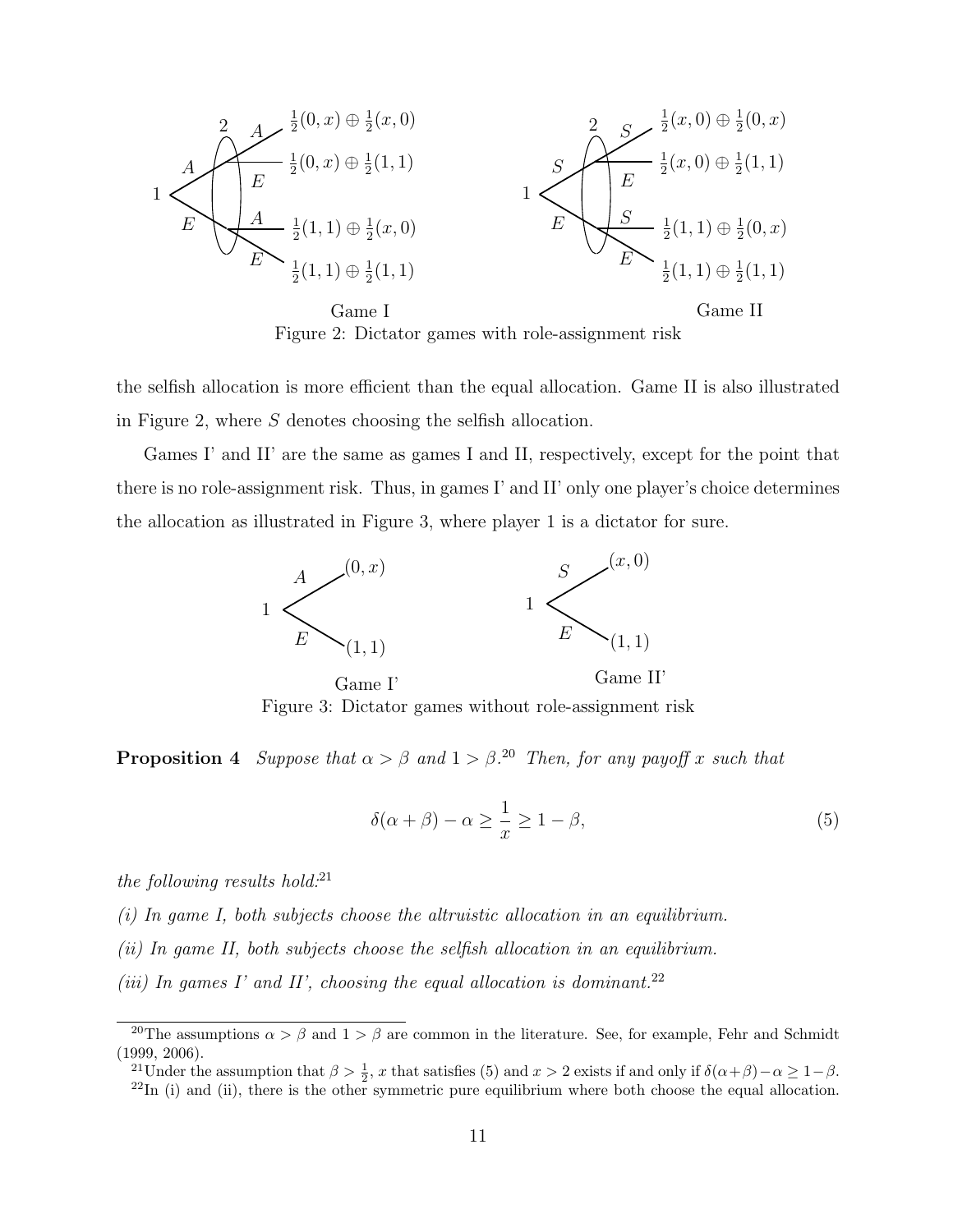**Proof**: By a direct calculation, (iii) holds if  $1 > x(1 - \beta)$ . To show (i) and (ii), we denote by  $\Pi_i(s_i|s_j)$  the utility of player *i* when his strategy is  $s_i$  and the strategy of player *j* is  $s_j$ . Then,  $\Pi_1(A|A) = V(\frac{1}{2})$  $\frac{1}{2}(0,x) \oplus \frac{1}{2}$  $\frac{1}{2}(x,0)$  =  $\frac{1}{2}$  $\frac{1}{2}x[1-(1-\delta)(\alpha+\beta)], \ \Pi_1(E|A) =$  $V\left(\frac{1}{2}\right)$  $\frac{1}{2}(1,1) \oplus \frac{1}{2}$  $\frac{1}{2}(x,0)\big) = \frac{1}{2}$  $\frac{1}{2}[1+x(1-\beta)], \Pi_1(S|S) = V(\frac{1}{2})$  $\frac{1}{2}(x,0) \oplus \frac{1}{2}$  $\frac{1}{2}(0,x)$  =  $\frac{1}{2}$  $\frac{1}{2}x[1-(1-\delta)(\alpha+\beta)],$ and  $\Pi_1(E|S) = V(\frac{1}{2})$  $\frac{1}{2}(1,1) \oplus \frac{1}{2}$  $\frac{1}{2}(0,x)\big) = \frac{1}{2}$  $\frac{1}{2}(1 - \alpha x)$ . Since the game is symmetric across the players,  $\Pi_i(A|A) > \Pi_i(E|A)$  if and only if  $(\delta(\alpha+\beta)-\alpha)x > 1$ . Similarly,  $\Pi_i(S|S) > \Pi_i(E|S)$ if and only if  $(\delta(\alpha + \beta) - \beta + 1)x > 1$ . Since  $\alpha > \beta$ ,  $(\delta(\alpha + \beta) - \beta + 1)x > (\delta(\alpha + \beta) - \alpha)x$ . Therefore, (i), (ii), and (iii) hold if  $\delta(\alpha + \beta) - \alpha \geq \frac{1}{x} \geq 1 - \beta$ .

As (iii) states, in games I' and II' without role-assignment risk, the dictator always chooses the equal allocation over both the altruistic allocation and the selfish allocation. However with role-assignment risk, the same dictator can choose the altruistic allocation in game I and the selfish allocation in game II. Therefore, if an experimenter did not take into consideration role-assignment risk in these games, the observed behavior would look inconsistent with inequality aversion and consistent only with a preference for efficiency.

To understand this result intuitively, note that *role-assignment risk has an effect similar to that of a veil of ignorance*. Suppose that each of the two players decides to allocate *x* to himself and *y* to the other. Then, under role-assignment risk, the utility of each subject is determined as (4); that is,

$$
V\Big(\frac{1}{2}(x,y)\oplus\frac{1}{2}(y,x)\Big) = \frac{1}{2}\Big[\big(\text{``efficiency''}\big) - (1-\delta)(\alpha+\beta)\big(\text{``inequality''}\big)\Big].
$$

Hence, the subject's utility from choosing the efficient allocation can be larger than his utility from choosing the equal allocation, provided that he weighs equality of opportunity heavily enough (i.e.,  $\delta$  is large enough) and the other player chooses the same efficient allocation.

Finally, we stress that our explanation is only one possible hypothesis and does not deny the importance of a preference for efficiency. However, in three-person voting games, Bolton

This is not inconsistent with our main claim in this section: with role-assignment risk, the choices of dictators are unstable (i.e., choosing the equal allocation is not dominant and there is an equilibrium where both players choose the efficient allocation); in contrast, without role-assignment risk, the choices are stable (i.e., choosing the equal allocation is dominant).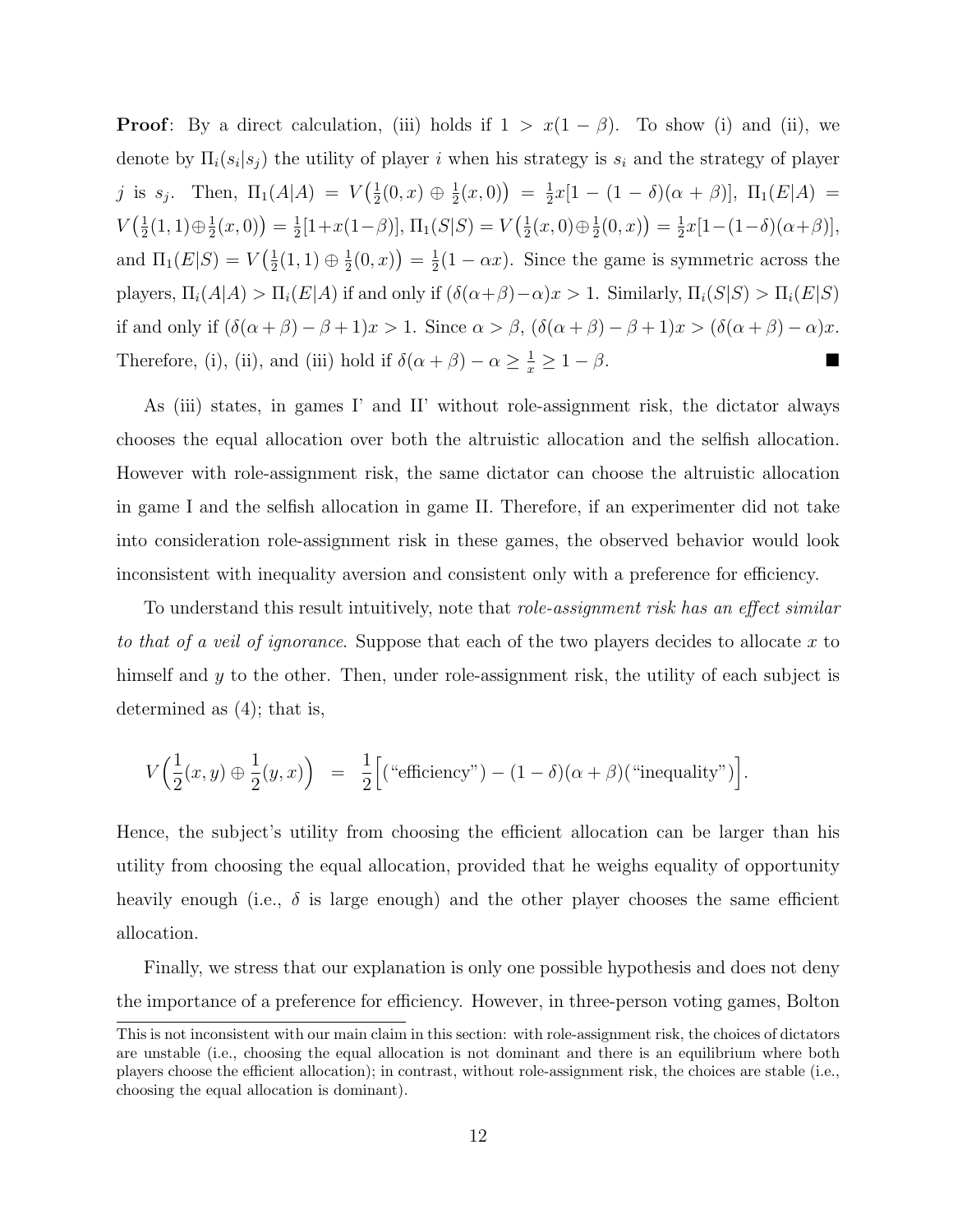and Ockenfels (2006) found experimentally that a preference for efficiency is significantly mitigated without role-assignment risk.<sup>23</sup> This evidence would imply that, as Proposition  $4$ suggests, part of the preference for efficiency under role-assignment risk would be driven by a preference for equality of opportunity.

# **4 Application to Optimal Tournament**

In this section, we investigate the optimal tournament of a firm with two employees. We assume that the employees *i* and *j* are inequality-averse between them and their preferences are represented by the EIA model. We show that in contrast to the standard model by Lazer and Rosen (1981), when  $\delta$  < 1 the firm cannot implement the employees' efficient effort.<sup>24</sup> However, as  $\delta$  approaches 1, the firm can asymptotically implement the efficient effort.

The firm chooses wage  $w_1$  for the winner and wage  $w_2$  for the loser to maximize the sum of the employees' productions. The employees compete in their quantity of production. The production of employee  $k \in \{i, j\}$  is  $q_k(e_k) = e_k + \varepsilon_k$ , where  $e_k$  is his effort level and  $\varepsilon_k$ is an exogenous random shock. Let *G* and *g* be the distribution function and the density function of  $\varepsilon_i - \varepsilon_j$ . We assume that  $\varepsilon_i$  and  $\varepsilon_j$  are independently and identically distributed and  $g(0) > 0$ . Then  $g(x) = g(-x)$ .

The probability that employee i wins is  $p_i(e_i, e_j) \equiv Pr\{q_i(e_i) > q_j(e_j)\} = G(e_i - e_j)$ . Hence, when the pair of effort levels is  $(e_i, e_j)$ , employee *i* obtains probability mixture  $p_i(e_i, e_j)(w_1, w_2) \oplus (1 - p_i(e_i, e_j))(w_2, w_1)$ . Given  $(w_1, w_2)$  and  $e_j$ , employee i chooses  $e_i$  to maximize  $V(p_i(e_i, e_j)(w_1, w_2) \oplus (1 - p_i(e_i, e_j))(w_2, w_1)) - e_i^2$ , where  $e_i^2$  is the cost of effort.

**Remark 1** *Suppose*  $\alpha \geq \beta$ *. Given*  $(w_1, w_2)$ *, in any pure strategy equilibrium, both employees choose an identical effort level*  $e_1 = e_2 = e$  *such that*  $\Delta wg(0)(\delta(1-2\alpha)+(1-\delta)(1-\beta+\alpha)) \le$  $2e \le \Delta wg(0)(\delta(1-2\beta) + (1-\delta)(1-\beta+\alpha))$ *, where*  $\Delta w = w_1 - w_2$ *.* 

**Proof**: First, we show  $e_i = e_j$  in any pure strategy equilibrium. Without loss of generality,

<sup>23</sup>Charness and Rabin (2002) and Engelmann and Strobel (2006) also found that, in different games, the percentage of choices of efficient allocations decreases without role-assignment risk, although the decreases are not significant.

<sup>&</sup>lt;sup>24</sup>Grund and Sliwka (2005) studied the case where  $\delta = 0$ .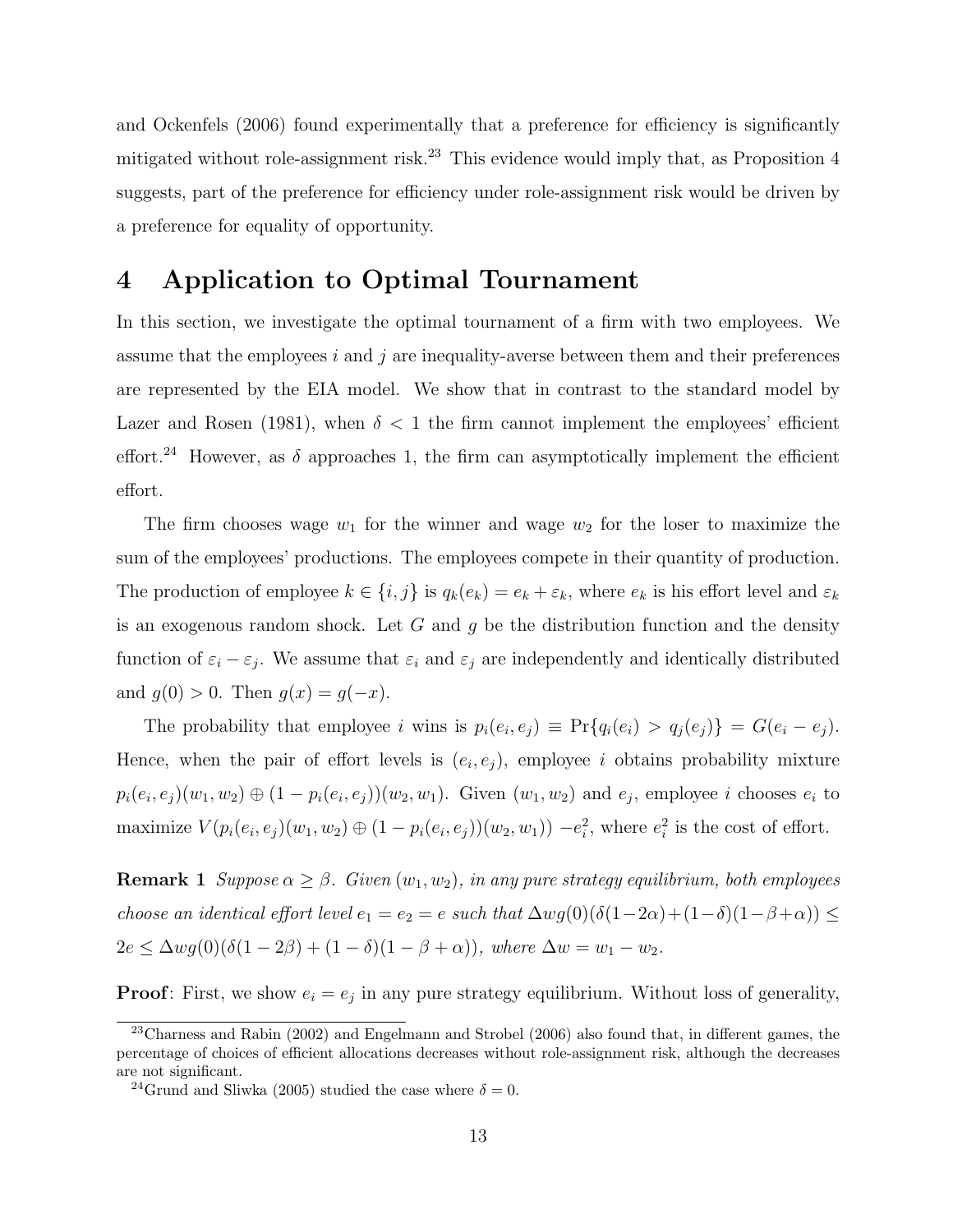assume  $e_i \ge e_j$ . Then  $p_i \ge \frac{1}{2} \ge p_j$  and the utility of employee i is  $\delta(w_2 + p_i \Delta w - \beta(2p_i -$ 1)∆*w*) + (1 − *δ*)(*w*<sub>2</sub> − *α*∆*w* + *p*<sub>*i*</sub>∆*w*(1 + *α* − *β*)) − *e*<sup>2</sup><sub>*i*</sub> and the utility of employee *j* is  $\delta(w_2 + p_j \Delta w - \alpha(1 - 2p_j)\Delta w) + (1 - \delta)(w_2 - \alpha \Delta w + p_j \Delta w(1 + \alpha - \beta)) - e_j^2$ . By the first order conditions,  $0 = \delta(\frac{dp_i}{de})$  $\frac{dp_i}{de_i}\Delta w - 2\beta \frac{dp_i}{de_i}$  $\frac{dp_i}{de_i}\Delta w$  + (1 *− δ*)( $\frac{dp_i}{de_i}\Delta w(1 + \alpha - \beta)$ ) – 2*ei* and  $0 = \delta(\frac{dp_j}{de_j})$  $\frac{dp_j}{de_j}\Delta w+2\alpha\frac{dp_j}{de_j}$  $\frac{dp_j}{de_j}\Delta w$  +  $(1-\delta)\left(\frac{dp_j}{de_j}\Delta w(1+\alpha-\beta)\right) - 2e_j$ . By the symmetry,  $\frac{dp_i}{de_i}$  =  $g(e_i - e_j) = g(e_j - e_i) = \frac{dp_j}{de_j}$ . We obtain  $2(e_i - e_j) = -2\delta(\alpha + \beta)\Delta wg(e_i - e_j) \leq 0$ . Hence,  $e_j \geq e_i$ . Therefore, in any pure strategy equilibrium,  $e_i = e_j$ .

Next, we check incentives to deviate from  $(e, e)$ . Individual *i* has no incentive to increase his effort at  $(e, e)$  if  $\delta(g(0)\Delta w - 2\beta g(0)\Delta w) + (1 - \delta)(g(0)\Delta w(1 - \beta + \alpha)) - 2e \leq 0$ . Similarly, he has no incentive to decrease his effort at  $(e, e)$  if  $\delta(-g(0)\Delta w - 2\alpha g(0)\Delta w)$  +  $(1 - \delta)(-g(0)\Delta w(1 - \beta + \alpha)) + 2e \leq 0$ . Given  $(w_1, w_2)$ , therefore,  $(e_i, e_j)$  is a pair of best responses if and only if ∆*w g*(0)(*δ*(1 *−* 2*α*) + (1 *− δ*)(1 *− β* + *α*)) *≤* 2*e<sup>i</sup>* = 2*e<sup>j</sup> ≤*  $\Delta wg(0)(\delta(1-2\beta)+(1-\delta)(1-\beta+\alpha)).$ 

Given  $(w_1, w_2)$ , equilibrium effort levels of both employees must be the same but there are multiple best-response effort levels because of the kink of the EIA model. In the following, we select two equilibria where the effort level is highest (i.e.,  $2e = \Delta w g(0)(\delta(1-2\beta) + (1-\delta)g(0))$ *δ*)(1 − *β* + *α*))) or lowest (i.e., 2*e* = Δ*wg*(0)(*δ*(1 − 2*α*) + (1 − *δ*)(1 − *β* + *α*))).<sup>25</sup> Since higher effort implies higher profit of the firm and lower utility of the employees, the high effort equilibrium is the best equilibrium for the firm and the low effort equilibrium is the best equilibrium for the employees.<sup>26</sup> We show that both equilibria have the same properties in comparative statics with respect to  $\delta$ .

In an equilibrium,  $(w_1, w_2, e)$  must maximize the firm's expected profit:  $E[q_i(e, e) +$  $q_j(e, e)$ ] *−*  $w_1 - w_2 = 2e - 2w_2 - \Delta w + E(\varepsilon_i) + E(\varepsilon_j)$  subject to the employee's participation constraint:

$$
0 \le V\left(\frac{1}{2}(w_1, w_2) \oplus \frac{1}{2}(w_2, w_1)\right) - e^2 = w_2 + \frac{1}{2}\Delta w(1 - (1 - \delta)(\alpha + \beta)) - e^2
$$

<sup>&</sup>lt;sup>25</sup>We assume the standard assumption that  $\alpha \geq \beta$ .

 $^{26}$ The high effort equilibrium would arise as a focal point through the influence of the firm. The low effort equilibrium would arise as a result of coordination among the employees.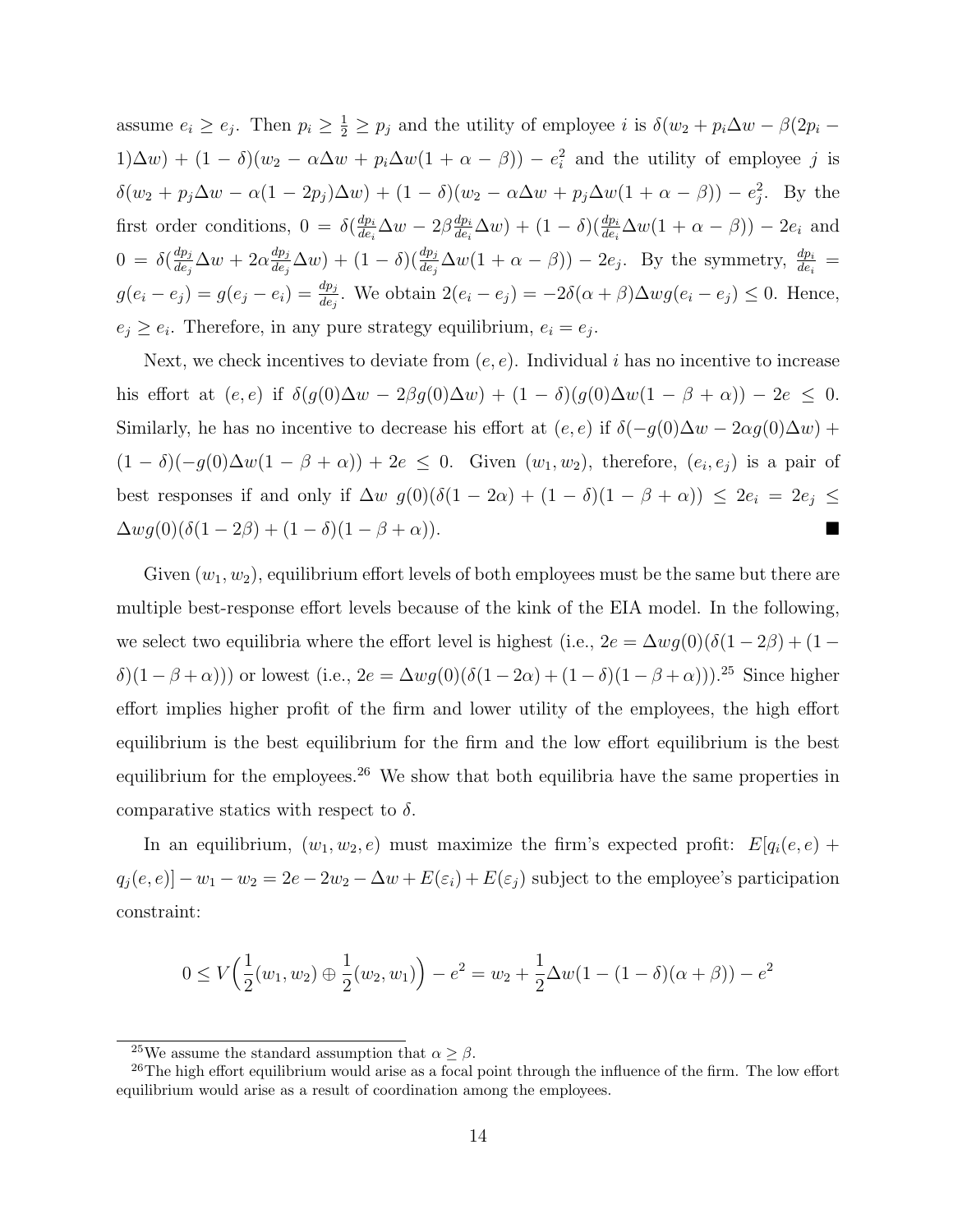and the incentive rationality constraint:  $2e = \Delta wg(0)(\delta(1-2\beta) + (1-\delta)(1-\beta+\alpha))$  in the high effort equilibrium and  $2e = \Delta wg(0)(\delta(1 - 2\alpha) + (1 - \delta)(1 - \beta + \alpha))$  in the low effort equilibrium, respectively.

**Proposition 5** *Let*  $\frac{1}{2} \ge \alpha \ge \beta$  *and*  $\delta > 0$ *. In both equilibria, the following results hold:* Suppose  $\alpha + \beta = 0$ , then the effort level is efficient (i.e.,  $\frac{1}{2}$ ). *Suppose*  $\alpha + \beta > 0$ *, then (i) the effort level is smaller than the efficient level if*  $\delta < 1$ *, (ii) the effort level is increasing in*  $\delta$  *and tends to be efficient as*  $\delta$  *approaches* 1 *(i.e.,*  $e \rightarrow \frac{1}{2}$  $as \delta \rightarrow 1$ , and (iii) the wage differences  $\Delta w$  is increasing in  $\delta$ .

**Proof**: In any equilibrium, the participation constraint is satisfied with equality:  $w_2(e)$  =  $-\frac{1}{2}$  $\frac{1}{2}(1 - (1 - \delta)(\alpha + \beta))\Delta w(e) + e^2$ . In addition,  $\Delta w(e)$  is determined by the incentive constraints in both equilibria:  $\Delta w(e) = \frac{2e}{\delta(1-2\beta)+(1-\delta)(1-\beta+\alpha)}$  in the high effort equilibrium and  $\Delta w(e) = \frac{2e}{\delta(1-2\alpha)+(1-\delta)(1-\beta+\alpha)}$  in the low effort equilibrium. Since  $\alpha \geq \beta$ ,  $\Delta w(e)$  is increasing in  $\delta$  in both equilibria, if *e* is increasing in  $\delta$ .

The firm's problem is  $\max_e 2e - 2w_2(e) - \Delta w(e) + E(\varepsilon_i) + E(\varepsilon_j)$ . The first order condition is  $0 = 2 - 4e - (1 - \delta)(\alpha + \beta)(\Delta w)'(e)$ . Therefore,  $e = \frac{1}{2} - \frac{1}{4}$  $\frac{1}{4}(1-\delta)(\alpha+\beta)(\Delta w)'(e).$ Since  $(\Delta w)''(e) = 0$ , the second order condition is satisfied. Therefore, the equilibrium effort level is  $e = \frac{1}{2} - \frac{\alpha + \beta}{2g(0)}$ 2*g*(0)  $\frac{1}{\frac{\delta}{1-\delta}(1-2\beta)+(1-\beta+\alpha)}$  in the high effort equilibrium and  $e=\frac{1}{2}-\frac{1}{2}$ *α*+*β* 2*g*(0)  $\frac{\delta}{1-\delta}(1-2\alpha)+(1-\beta+\alpha)$  in the low effort equilibrium. Since  $\frac{1}{2} \ge \alpha \ge \beta$ ,  $\frac{\delta}{1-\beta}$  $\frac{\delta}{1-\delta}$  is increasing in *δ*, and  $\frac{\delta}{1-\delta}$  → ∞ as  $\delta$  → 1, the results in Proposition 5 hold.

As Lazer and Rosen (1981) have shown, if employees are not inequality-averse (i.e.,  $\alpha = 0 = \beta$ ), the equilibrium effort is efficient (i.e.,  $e = \frac{1}{2}$  $(\frac{1}{2})$ . However, when they are inequality-averse and  $\delta$  < 1, as (i) states, the equilibrium effort level is smaller than the efficient level. To understand this result intuitively, note that as the incentive constraints in both equilibria show, implementing higher effort requires larger wage differences ∆*w*. The larger wage differences in turn implies a higher disutility caused by the inequality. Since the firm must compensate the disutility by making  $w_2$  higher, it can be too costly to implement the efficient effort level in the equilibria.

However, as Remark 1 shows, in any equilibrium, the employees' effort levels are the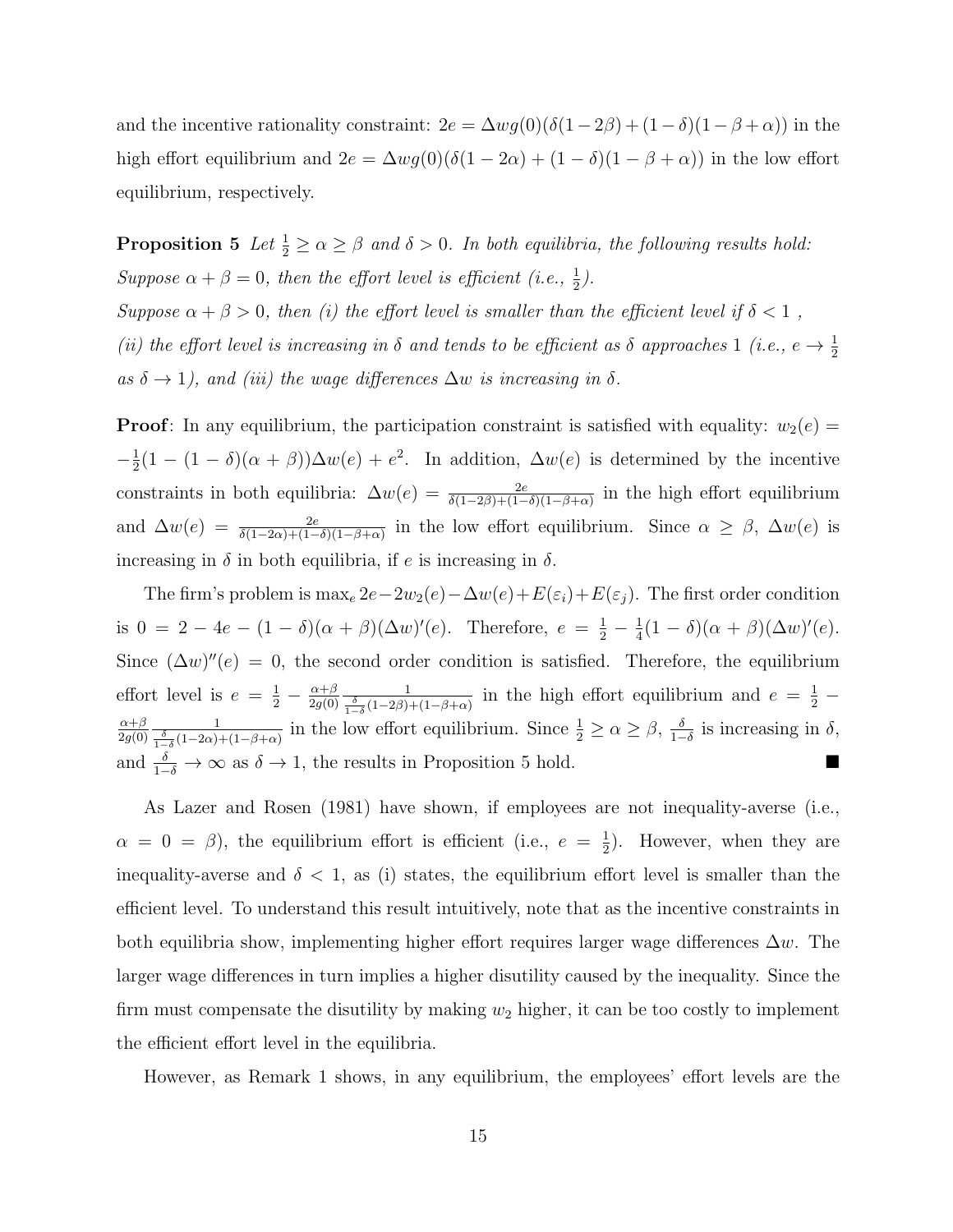same, so that the payoff distribution  $\frac{1}{2}(w_1, w_2) \oplus \frac{1}{2}$  $\frac{1}{2}(w_2, w_1)$  is equal in opportunity. Therefore the disutility caused by inequality aversion vanishes as  $\delta$  increases. Hence, as (iii) states, the firm can make the wage differences larger as *δ* increases to implement higher effort while keeping the participation constraints. As a result, as (ii) states, the equilibrium effort level tends to be efficient, as  $\delta$  approaches 1.

The implication of Proposition 5 might suggest an explanation of the divergence in the wage systems between the United States and Western Europe: the wage differences in the United States are larger than those in Western Europe.<sup>27</sup> A recent meta-analysis by Oosterbeek, Sloof, and van de Kuilen (2004) have suggested no significant difference in deterministic inequality aversion (i.e.,  $\alpha$  and  $\beta$ ) between the two regions.<sup>28</sup>

The EIA model could still explain the divergence in the wage systems by taking into account the difference in a preference for equality of opportunity (i.e.,  $\delta$ ). One explanation that is consistent with Proposition 5 (iii) is that Americans are more concerned about equality of opportunity than Western Europeans (i.e.,  $\delta$  is higher in the United States than in Western Europe). In other words, inequality of outcome (i.e., larger wage differences) as a result of fair competition is more acceptable in the United States than in Western Europe.<sup>29</sup>

### **5 Behavioral Foundation**

The primitive preference  $\sum$  is on  $\Delta(\mathbb{R}^n)$ . As usual,  $\succ$  and  $\sim$  denote the asymmetric and symmetric parts of  $\gtrsim$ , respectively.<sup>30</sup>

### **5.1 Characterization of the EIA Model**

The following five conditions characterize the EIA model. The first condition is standard.

**Condition** (Rationality):  $\geq$  is complete, transitive, continuous, and monotonic in equal allocations (i.e.,  $(x, ..., x) \succeq (y, ..., y)$  if and only if  $x \ge y$ ).<sup>31</sup>

<sup>&</sup>lt;sup>27</sup>See Bertola and Ichino (1995) for the evidence.

<sup>28</sup>Oosterbeek, Sloof, and van de Kuilen (2004) found no significant difference in both offered shares and rejection rates between Western Europe and the Eastern United States by conducting a meta-analysis of 37 papers on ultimatum game experiments.

 $29$ This explanation is also consistent with the empirical evidence that Americans work more than Western Europeans. See Prescott (2004) for the evidence.

<sup>&</sup>lt;sup>30</sup>For all  $x, x' \in \mathbb{R}$ , we write  $x \succsim x'$  instead of  $(x, ..., x) \succsim (x', ..., x')$ , when there is no danger of confusion.

 $31$ The continuity assumed here is von Neumann-Morgenstern continuity with respect to outcome mixtures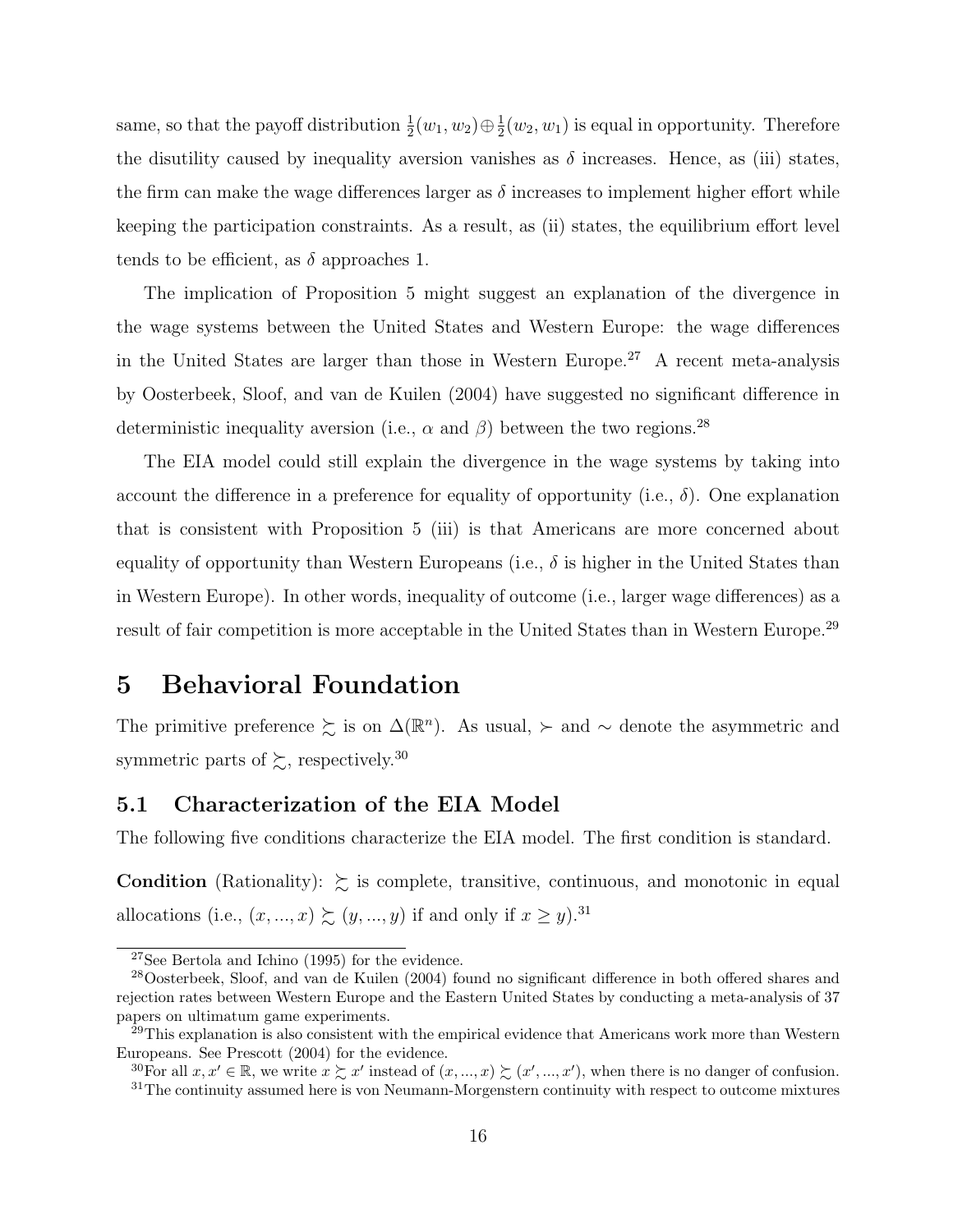The next condition captures envy and guilt respectively. In the condition, we denote by  $(x,(y)_{-i})$  the allocation that gives payoff x only to individual i and gives payoff y to the other individuals.

**Condition** (Inequality Aversion): For all  $i \neq 1$ ,  $(0, (0)_{-i}) \succeq (1, (0)_{-i})$  and  $(0, (0)_{-i}) \succeq$ (*−*1*,*(0)*−<sup>i</sup>*).

To provide a weaker version of the independence axiom, we define an *outcome mixture* of allocations as follows. Note that we denote outcome mixtures using +, not *⊕*.

**Definition**: For all  $\alpha \in [0,1]$  and  $\mathbf{x}, \mathbf{y} \in \mathbb{R}^n$ ,  $\alpha \mathbf{x} + (1-\alpha)\mathbf{y} \in \mathbb{R}^n$  is an allocation such that  $\alpha x + (1 - \alpha)y = (\alpha x_1 + (1 - \alpha)y_1, ..., \alpha x_n + (1 - \alpha)y_n)$ .

Inequality-averse preferences may violate the (von Neumann-Morgenstern) independence axiom. For example, a violation often observed in (two-person) dictator games is as follows: 1  $\frac{1}{2}(1,0) + \frac{1}{2}(0,1) \equiv (\frac{1}{2})$  $\frac{1}{2}, \frac{1}{2}$  $\frac{1}{2}$  > (1,0)  $\gtrsim$  (0,1).<sup>32</sup> The source of the violation here is the fact that in the mixed allocations, the rankings of the payoffs are opposite (i.e., the other individual is better off in  $(0, 1)$  and worse off in  $(1, 0)$  than the decision maker).

We want to assume the independence axiom when such reversals do not occur.

**Definition**: Two allocations  $x, y \in \mathbb{R}^n$  are said to be *quasi-comonotonic* if there is no  $i \neq 1$ such that  $x_i > x_1$  and  $y_i < y_1$ . (Remember that  $1 \in I$  denotes the decision maker.)

If *x* and *y* are quasi-comonotonic, then the rankings of payoffs of any individual with respect to the decision maker are not reversed between *x* and *y* . 33

**Condition** (Outcome Quasi-comonotonic Independence): For all  $\alpha \in (0,1]$  and  $\mathbf{x}, \mathbf{y}, \mathbf{z} \in$  $\mathbb{R}^n$  such that the pairs  $x, z$ , and  $y, z$  are each quasi-comonotonic,

and probability mixtures. Formally, (i) for all  $x, y, z \in \mathbb{R}^n$ , if  $x \succ y$  and  $y \succ z$ , then there exist  $\alpha$  and  $\beta$ in (0, 1) such that  $\alpha x + (1 - \alpha)z > y$  and  $y > \beta x + (1 - \beta)z$ ; and (ii) for all  $p, q, r \in \Delta(\mathbb{R}^n)$ , if  $p > q$  and  $q \succ r$ , then there exist  $\alpha$  and  $\beta$  in (0, 1) such that  $\alpha p \oplus (1 - \alpha)r \succ q$  and  $q \succ \beta p \oplus (1 - \beta)r$ .

<sup>&</sup>lt;sup>32</sup>Suppose that  $\gtrsim$  satisfies the independence axiom. Then  $(1,0)\zeta(0,1)$  implies  $(1,0) \equiv \frac{1}{2}(1,0) + \frac{1}{2}(1,0)\zeta$  $\frac{1}{2}(1,0) + \frac{1}{2}(0,1) \equiv (\frac{1}{2},\frac{1}{2})$ . This contradicts with  $(\frac{1}{2},\frac{1}{2}) \succ (1,0)$ .

<sup>33</sup>The definition is a weaker version of *comonotonicity* provided by Schmeidler (1989). Schmeidler (1989, p. 586) has presented an interpretation of comonotonicity from the viewpoint of a *social planner's inequality aversion* as follows: two allocations *x* and *y* are comonotonic if the social rank of *any two individuals* is not reversed between *x* and *y* . When we focus on an *individual's inequality-averse preferences*, what is relevant to the individual is social rank *with respect to the individual himself*, not the social rank of *any* two individuals.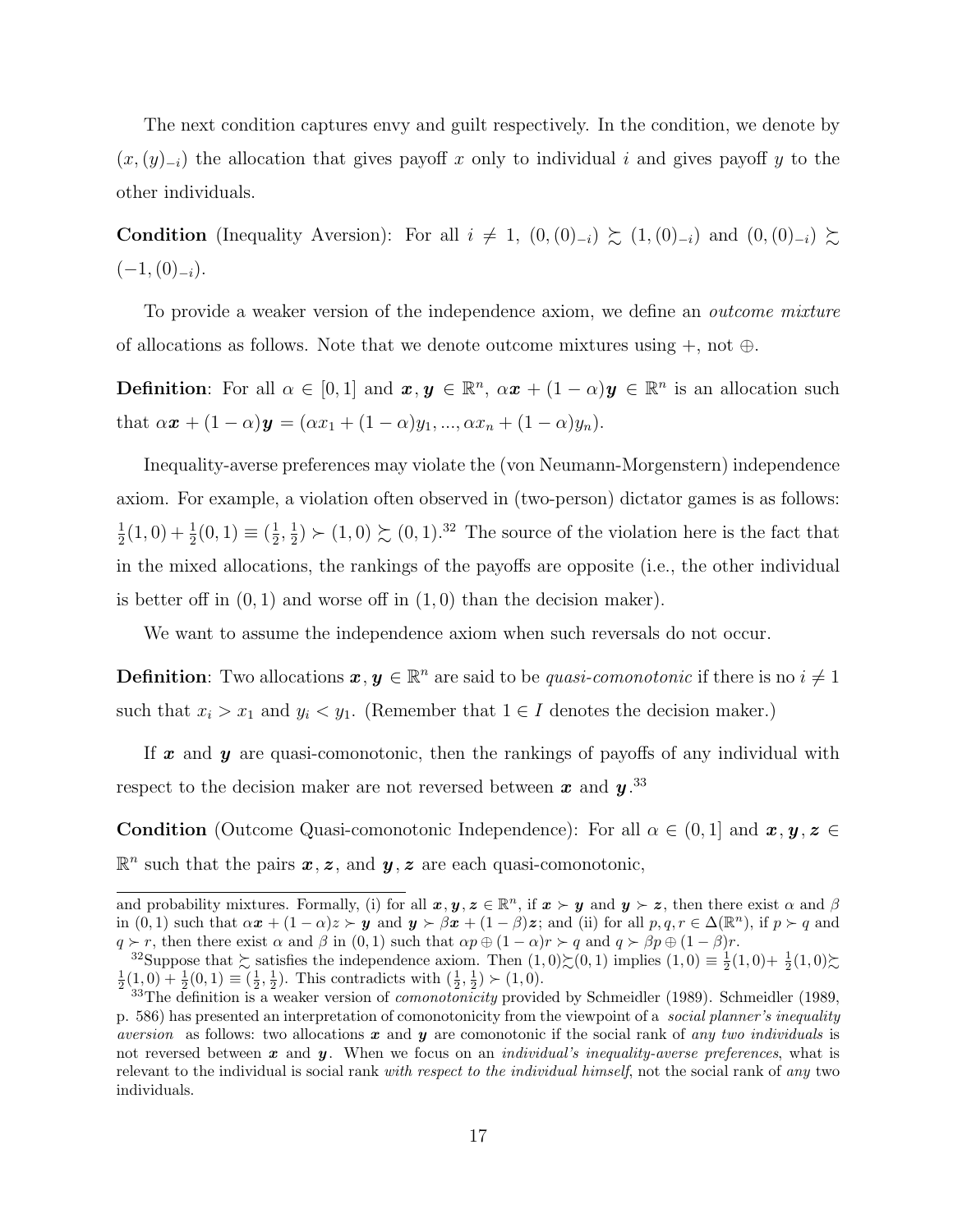$$
\boldsymbol{x} \succsim \boldsymbol{y} \Leftrightarrow \alpha \boldsymbol{x} + (1-\alpha)\boldsymbol{z} \succsim \alpha \boldsymbol{y} + (1-\alpha)\boldsymbol{z}.
$$

These three conditions are enough to obtain the model of Fehr and Schmidt (1999) on the restricted domain  $\mathbb{R}^n$  (i.e., the set of degenerate lotteries on allocations).<sup>34</sup>

Just as outcome mixtures may change the rankings of ex-post payoffs, probability mixtures may change the rankings of ex-ante *expected* payoffs. However, probability mixtures with an equal allocation  $(x, ..., x)$  should not change any rankings. This suggests the following condition:

**Condition** (Probability Certainty Independence): For all  $\alpha \in (0,1]$ ,  $p, q \in \Delta(\mathbb{R}^n)$ , and  $x \in \mathbb{R}$ ,

$$
p \succsim q \Leftrightarrow \alpha p \oplus (1-\alpha)(x,...,x) \succsim \alpha q \oplus (1-\alpha)(x,...,x).
$$

Under the above conditions, for any allocation  $x$ , it will be shown that there uniquely exists  $z \in \mathbb{R}$  such that  $(z, ..., z) \sim x$ . Such payoff  $z$  is denoted by  $e(x)$  and is called an *equality equivalent*. The value  $e(x)$  reflects the equality of allocation x.

The final key condition, dominance, states that if *p* is preferred to *q* in both equality of opportunity and equality of outcome, then *p* should be preferred to *q*. To show the condition, we formalize the two notions of equality by using equality equivalents. Let  $p = \alpha_1 \mathbf{x}^1 \oplus \cdots \oplus$  $\alpha_m \boldsymbol{x}^m$ . Then,  $E_p(\boldsymbol{x}) = (\sum_{i=1}^m \alpha_i x_1^i, ..., \sum_{i=1}^m \alpha_i x_n^i)$  is the expected allocation in p. Therefore  $e(E_p(\boldsymbol{x}))$  reflects the *evaluation of p in terms of equality of opportunity*. In contrast, since each  $e(\boldsymbol{x}^i)$  reflects the equality of outcome  $\boldsymbol{x}^i$ ,  $E_p(e(\boldsymbol{x})) = \alpha_1 e(\boldsymbol{x}^1) + \cdots + \alpha_m e(\boldsymbol{x}^m)$  is the expected *evaluation of p in terms of equality of outcome*.

**Condition** (Dominance): For all  $p, q \in \Delta(\mathbb{R}^n)$ ,

$$
\begin{cases}\n(i) & e(E_p(\boldsymbol{x})) \geq e(E_q(\boldsymbol{x})) \\
(ii) & E_p(e(\boldsymbol{x})) \geq E_q(e(\boldsymbol{x}))\n\end{cases} \Rightarrow p \succsim q.
$$

To demonstrate how to use the dominance condition, let  $p = \frac{1}{2}$  $\frac{1}{2}(1,1)\oplus\frac{1}{2}$  $\frac{1}{2}(0,0)$  and  $q=$ 1  $\frac{1}{2}(1,0) \oplus \frac{1}{2}$  $\frac{1}{2}(0,1)$ . On one hand,  $E_p(x) = (\frac{1}{2}, \frac{1}{2})$  $\frac{1}{2}$ ) =  $E_q(\mathbf{x})$ , so that  $e(E_p(\mathbf{x})) = \frac{1}{2} = e(E_q(\mathbf{x}))$ . Hence, *p* and *q* are indifferent in equality of opportunity. On the other hand, to evaluate the

<sup>34</sup>See Lemma 1 in the appendix for the statement.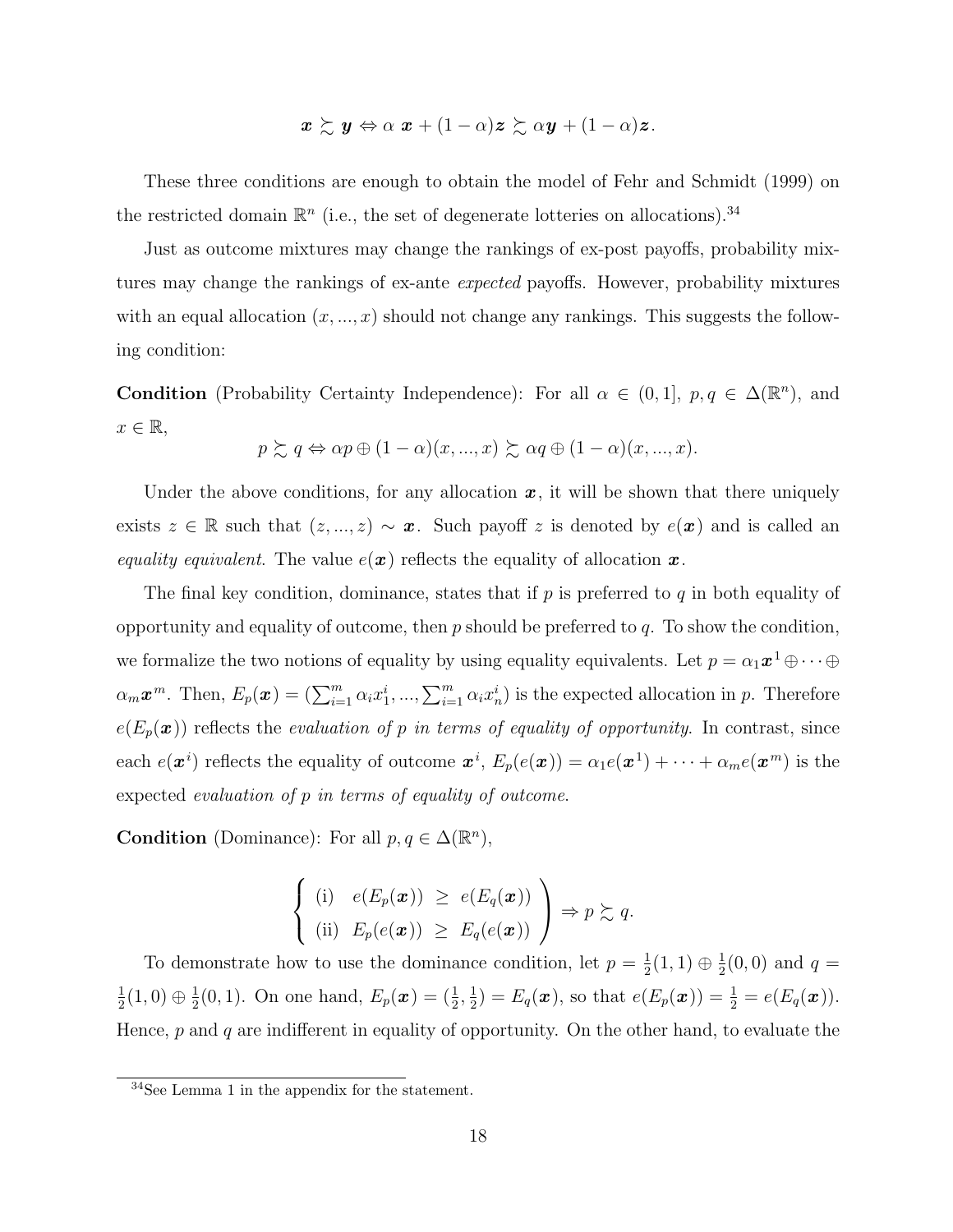$$
p: \frac{1}{2}(1,1) \oplus \frac{1}{2}(0,0) = \begin{cases} \frac{1}{2} & (1,1) \\ \frac{1}{2} & (0,0) \end{cases}
$$
\n
$$
(i) e(E_p(\boldsymbol{x})) = e(\frac{1}{2},\frac{1}{2})
$$
\n
$$
(ii) E_p(e(\boldsymbol{x})) = \frac{1}{2}e(1,1) + \frac{1}{2}e(0,0)
$$
\n
$$
E_q(e(\boldsymbol{x})) = \frac{1}{2}e(1,0) + \frac{1}{2}e(0,1)
$$
\n
$$
(iii) E_p(e(\boldsymbol{x})) = \frac{1}{2}e(1,1) + \frac{1}{2}e(0,0)
$$
\n
$$
E_q(e(\boldsymbol{x})) = \frac{1}{2}e(1,0) + \frac{1}{2}e(0,1)
$$

Figure 4: Dominance

lotteries in equality of outcome, suppose that the decision maker is strictly inequality-averse  $(i.e., (1,1)$  ≻  $(1,0)$  and  $(0,0)$  ≻  $(0,1)$ ), so that  $1 > e(1,0)$  and  $0 > e(0,1)$ . Since  $e(1,1) = 1$ and  $e(0,0) = 0$ , it follows that  $E_p(e(x)) = \frac{1}{2}e(1,1) + \frac{1}{2}e(0,0) = \frac{1}{2} > \frac{1}{2}$  $\frac{1}{2}e(1,0) + \frac{1}{2}e(0,1) =$  $E_q(e(\boldsymbol{x}))$ . Hence, *p* is preferred to *q* in equality of outcome. Therefore, the dominance condition implies that the decision maker should prefer *p* to *q*. 35

The above five conditions are equivalent to an EIA model. Formally,

**Theorem:** % *satisfies Rationality, Inequality Aversion, Outcome Quasi-comonotonic Independence, Probability Certainty Independence, and Dominance if and only if there exists a triple*  $(\alpha, \beta, \delta)$  *of vectors*  $\alpha, \beta \in \mathbb{R}^{n-1}$  *and*  $\delta \in [0,1]$  *such that*  $\succsim$  *is represented by* 

$$
V(p) = \delta U(E_p(\boldsymbol{x})) + (1 - \delta) E_p(U(\boldsymbol{x})),
$$

where  $U(\mathbf{y}) = y_1 - \sum_{i=2}^n (\alpha_i \max\{y_i - y_1, 0\} + \beta_i \max\{y_1 - y_i, 0\}).$ 

### **5.2 Characterizations of Parameters**

We can identify the parameters easily by experiments:  $\alpha$  and  $\beta$  are respectively identified by finding  $\alpha_i$  and  $\beta_i$  such that

$$
(-\alpha_i, ..., -\alpha_i) \sim (1, (0)_{-i}) \text{ and } (-\beta_i, ..., -\beta_i) \sim (-1, (0)_{-i}),
$$
 (6)

<sup>&</sup>lt;sup>35</sup>In contrast to the dominance condition, the reversal of order condition proposed by Anscombe and Aumann (1963) does not take equality of outcome into consideration: the condition implies that if  $e(E_p(\boldsymbol{x})) = e(E_q(\boldsymbol{x}))$  then  $p \sim q$ .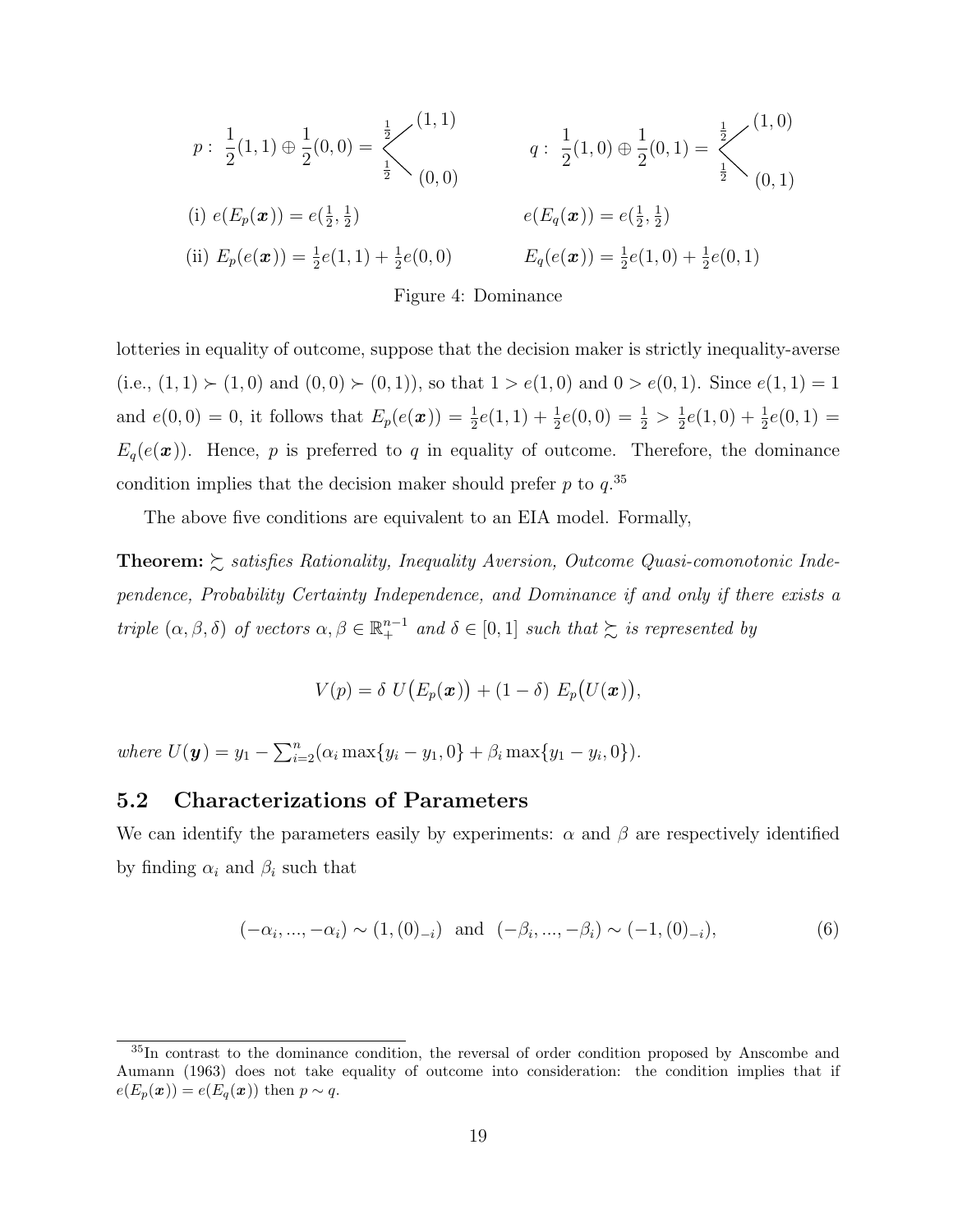for each  $i \in I \setminus \{1\}$ .<sup>36</sup> After identifying  $\alpha$  and  $\beta$ , we can identify  $\delta$  by finding  $c$  such that

$$
(c, ..., c) \sim \frac{1}{2}(1, (0)_{-i}) \oplus \frac{1}{2}(-1, (0)_{-i}),
$$
\n(7)

for some  $i \in I \setminus \{1\}$ .<sup>37</sup> Then, by the representation,  $\delta = 1 + \frac{2c}{\sigma}$  $\alpha_i + \beta_i$ . 38

In the following, we characterize the special cases of the EIA model with  $\delta = 1$  and  $\delta = 0.^{39}$  The next condition characterizes the special with  $\delta = 1$ . The condition states that allocation (0*, ...,* 0) is indifferent to a probability mixture whose ex-ante expected allocation is (0*, ...,* 0).

**Condition** (Indifference to Timing of Mixture): For all  $i \neq 1$ ,

$$
(0, ..., 0) \sim \frac{1}{2}(1, (0)_{-i}) \oplus \frac{1}{2}(-1, (0)_{-i}).
$$
\n(8)

The other special case with  $\delta = 0$  has been used in several papers.<sup>40</sup> This special case is characterized by the condition that the decision maker does not have a strict preference for probability mixtures.

**Condition** (Probability Mixture Neutrality): For all  $i \neq 1$  and  $x, y \in \mathbb{R}$  such that  $x > 0 > y$ ,

$$
(x,(0)_{-i}) \sim (y,(0)_{-i}) \Rightarrow \frac{1}{2}(x,(0)_{-i}) \oplus \frac{1}{2}(y,(0)_{-i}) \sim (x,(0)_{-i}).
$$

**Proposition 6** *Suppose*  $\geq$  *is represented by an EIA model with*  $(\alpha, \beta, \delta)$  *where*  $(\alpha, \beta) \neq 0$ *.*  $(i) \succeq$  *exhibits indifference to timing of mixture if and only if*  $\delta = 1$ *.* 

 $(iii) \succeq$  *exhibits probability mixture neutrality if and only if*  $\delta = 0$ *.* 

**Proof**: Assume  $\alpha_i > 0$  for some  $i \neq 1$ , without loss of generality. To prove (i), note that  $V(\frac{1}{2})$  $\frac{1}{2}(1,(0)_{-i}) \oplus \frac{1}{2}$  $\frac{1}{2}(-1,(0)_{-i}) = -\frac{1}{2}$  $\frac{1}{2}(1 - \delta)(\alpha_i + \beta_i)$ . Hence,  $(0, (0)_{-i}) \sim \frac{1}{2}$ 2 (1*,*(0)*−<sup>i</sup>*) *⊕*

<sup>&</sup>lt;sup>36</sup>By inequality aversion,  $(0, (0)_{-i}) \geq (1, (0)_{-i})$  and  $(0, (0)_{-i}) \geq (-1, (0)_{-i})$ . Hence, by monotonicity,  $\alpha_i$  and *β<sup>i</sup>* are nonnegative. We use 1 and *−*1 just for simplicity. Instead of 1 and *−*1, we could use any real numbers *x* and *y* such that  $x > y$ . In that case,  $\frac{x+y}{2}$  must be used instead of 0.

<sup>&</sup>lt;sup>37</sup>Any  $i \neq 1$  works.

<sup>&</sup>lt;sup>38</sup>Given (7), the representation shows  $c = -\frac{1}{2}(1-\delta)(\alpha_i + \beta_i)$ . For inequality-averse subjects, it is natural to assume  $(0, (0)_{-i}) \succsim \frac{1}{2}(1, (0)_{-i}) \oplus \frac{1}{2}(-1, (0)_{-i})$ . Hence, under monotonicity, *c* is negative. Thus,  $\delta \leq 1$ . <sup>39</sup>The characterization of  $\alpha$  and  $\bar{\beta}$  are similar and easier.

<sup>40</sup>For example, Fehr, Klein, and Schmidt (2007) and Grund and Sliwka (2005) used the special case.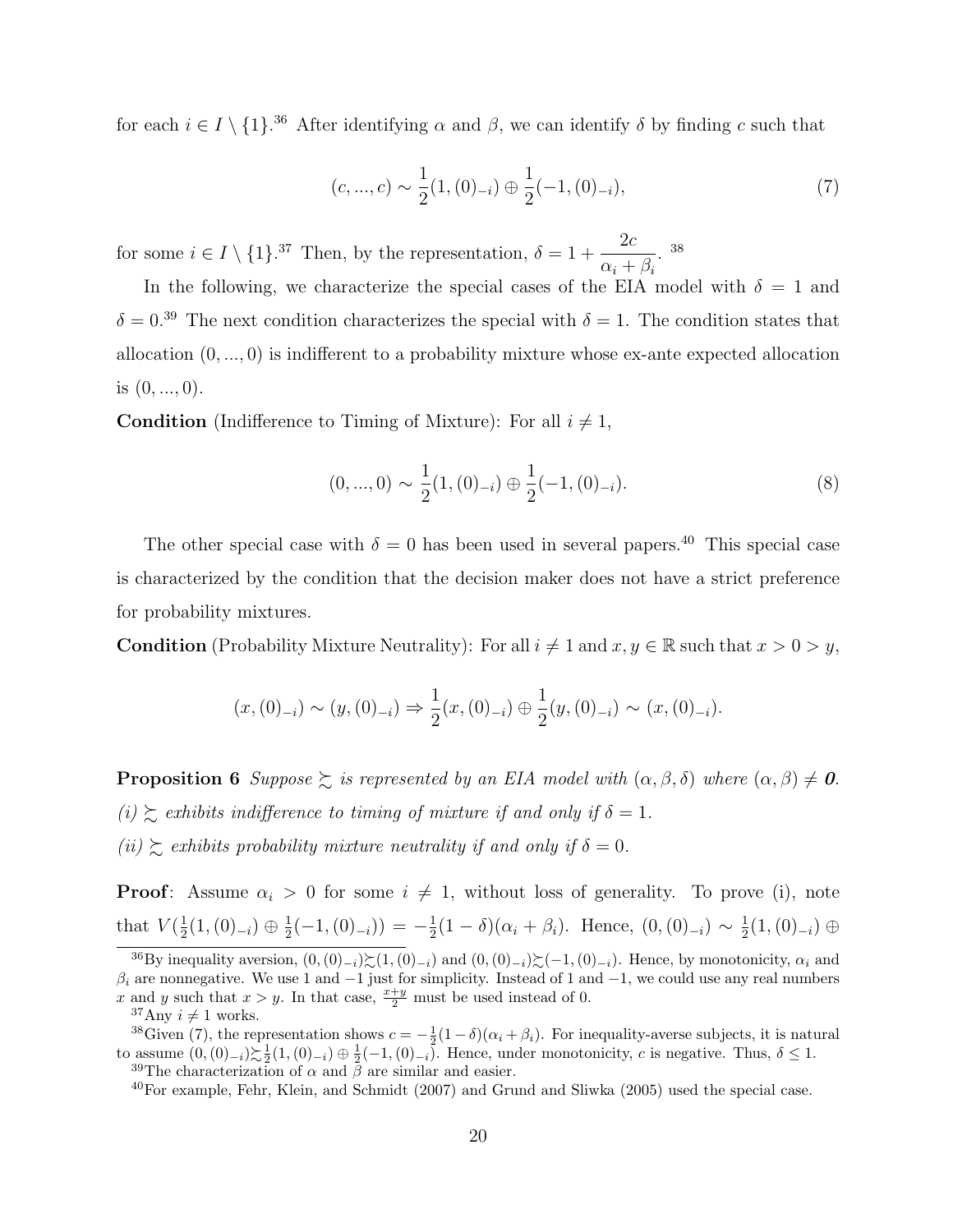1  $\frac{1}{2}(-1, (0)_{-i}) \Leftrightarrow \delta = 1$ , so that (i) holds. To prove (ii), choose any  $x, y \in \mathbb{R}$  such that  $x \succ \delta$  $0 \succ y$  and  $(x, (0)_{-i}) \sim (y, (0)_{-i})$ . Then,  $U(x, (0)_{-i}) = -\alpha_i x$  and  $U(y, (0)_{-i}) = \beta_i y$ . Consider the case where  $\frac{1}{2}x + \frac{1}{2}$  $\frac{1}{2}y \geq 0.41$  Then  $V(\frac{1}{2})$  $\frac{1}{2}(x,(0)_{-i})\oplus\frac{1}{2}$  $\frac{1}{2}(y,(0)_{-i})) - U(x,(0)_{-i}) = \delta \alpha_i \frac{1}{2}$  $rac{1}{2}(x-y).$ Hence,  $\frac{1}{2}(x,(0)_{-i}) \oplus \frac{1}{2}$  $\frac{1}{2}(y,(0)_{-i}) \sim (x,(0)_{-i}) \Leftrightarrow \delta = 0.$  For the other case where  $\frac{1}{2}x + \frac{1}{2}$  $\frac{1}{2}y \leq 0,$ the result can be proved in the same way.

The above proposition states that these two special cases have rather extreme implications for behavior. This would suggest that the generic case where  $\delta \in (0,1)$  is more relevant.

### **6 Conclusion**

We have introduced a model of inequality aversion of an individual under risk, which we call the EIA model. Under risk, there are two distinct and sometimes incompatible notions of equality, in contrast to a deterministic environment: equality of opportunity and equality of outcome. In the EIA model, a single parameter  $\delta$  captures a preference for equality of opportunity relative to a preference for equality of outcome. Furthermore, the model reduces into the model of Fehr and Schmidt (1999) on the deterministic allocations. We have applied the EIA model to provide a unified explanation for various experimental evidence, including a preference for efficiency. Moreover, we have applied the EIA model to the optimal tournament and have shown that the efficiency can be achieved as  $\delta \to 1$  in spite of inequality aversion. One underling insight suggested by these applications is that equality of opportunity can often be compatible with efficiency in contrast to equality of outcome. Finally, we have provided behavioral conditions that characterize the EIA model.

# **Appendix: Proofs**

Before proving the theorem, we show two independent lemmas. The first lemma provides the representation theorem of the model of Fehr and Schmidt (1999) on the restricted domain  $\mathbb{R}^n$  of the set of degenerate lotteries.

<sup>&</sup>lt;sup>41</sup>In this case,  $V(\frac{1}{2}(x,(0)_{-i}) \oplus \frac{1}{2}(y,(0)_{-i})) = -\delta \alpha_i \left[\frac{1}{2}x + \frac{1}{2}y\right] - (1-\delta)\frac{1}{2} \left[\alpha_i x - \beta_i y\right]$ .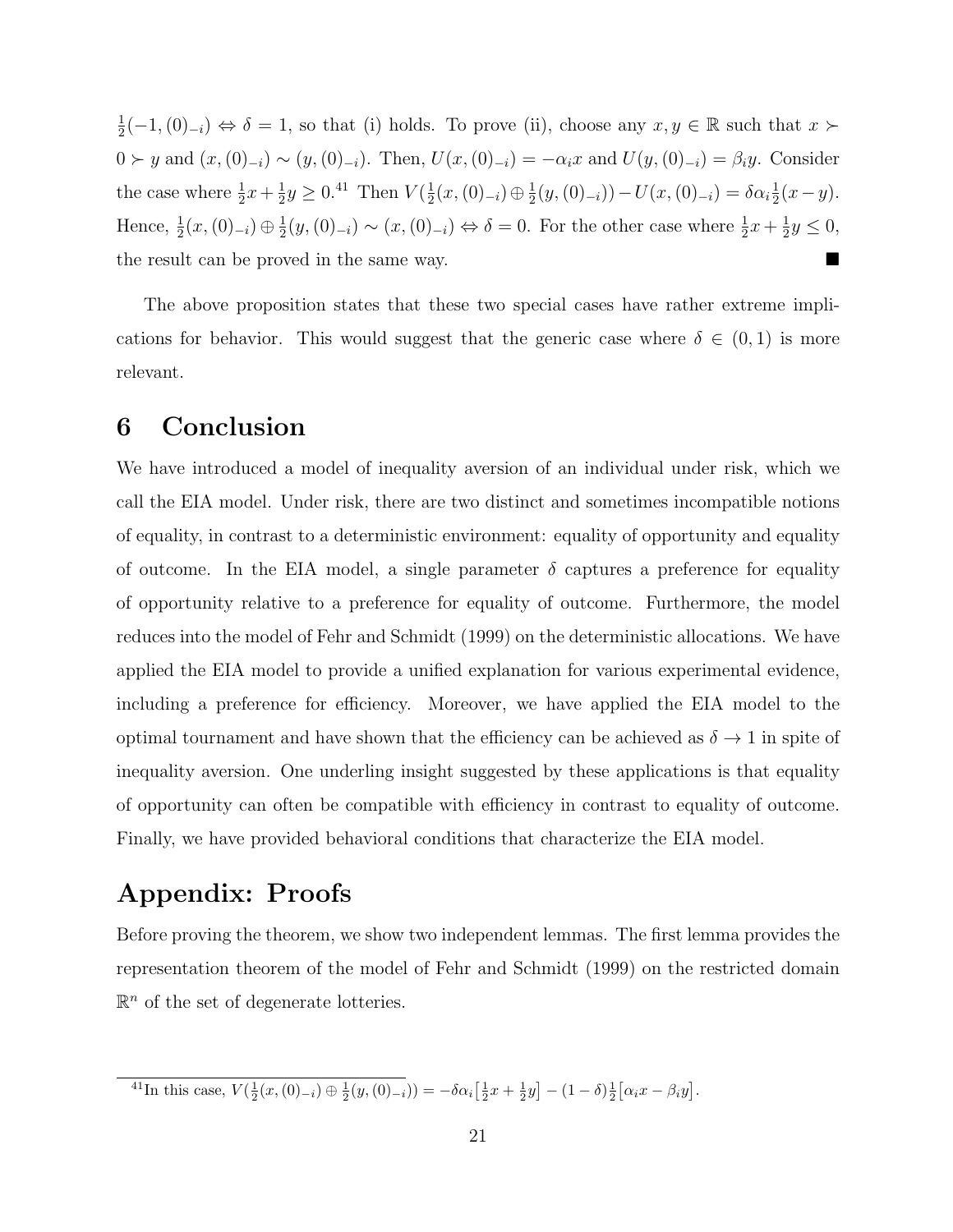### **A Lemmas**

**Lemma 1** *A preference*  $\geq$  *on*  $\mathbb{R}^n$  *satisfies Rationality, Inequality Aversion, and Outcome Quasi-Comonotonic Independence if and only if there exists a pair*  $(\alpha, \beta)$  *of vectors*  $\alpha, \beta \in$  $\mathbb{R}^{n-1}_+$  such that  $\succsim$  on  $\mathbb{R}^n$  is represented by  $U(\boldsymbol{x})=x_1-\sum_{i=2}^n\big(\alpha_i\max\{x_i-x_1,0\}+\beta_i\max\{x_1-\alpha_i\})$ *xi ,* 0*}* ) *.*

**Proof of Lemma** 1: The necessity of the conditions is trivial. In the following, we show the sufficiency. Fix  $\succsim$  that satisfies the conditions.

**Step** 1: There exists a utility function  $U : \mathbb{R}^n \to \mathbb{R}$  such that (i) for all  $\alpha \in [0,1]$  and  $\boldsymbol{x}, \boldsymbol{y} \in \mathbb{R}^n$ , if  $\boldsymbol{x}$  and  $\boldsymbol{y}$  are quasi-comonotonic, then  $U(\alpha \boldsymbol{x} + (1-\alpha)\boldsymbol{y}) = \alpha U(\boldsymbol{x}) + (1-\alpha)U(\boldsymbol{y}),$ (ii) for all  $x \in \mathbb{R}^n$  and  $a \in \mathbb{R}_+$ ,  $U(a\mathbf{x}) = aU(\mathbf{x})$ , and (iii) *U* is unique up to positive affine transformation.

**Proof of Step** 1: Since an equal allocation  $(z, ..., z)$  is quasi-comonotonic with any other allocations, Outcome Quasi-comonotonic Independence implies that for all  $x, y \in \mathbb{R}^n$ ,  $z \in$  $\mathbb{R}$ , and *α* ∈ (0, 1),  $\boldsymbol{x} \succsim \boldsymbol{y} \Leftrightarrow \alpha \boldsymbol{x} + (1 - \alpha)(z, ..., z) \succsim \alpha \boldsymbol{y} + (1 - \alpha)(z, ..., z)$ . By the standard argument with the von Neumann-Morgenstern's Theorem, the above property implies that there exists a utility function *U* on  $\mathbb{R}^n$  such that for all  $\mathbf{x} \in \mathbb{R}^n$ ,  $z \in \mathbb{R}$ , and  $\alpha \in (0,1)$ ,

$$
U(\alpha \mathbf{x} + (1 - \alpha)(z, ..., z)) = \alpha U(\mathbf{x}) + (1 - \alpha)U(z, ..., z).
$$
 (9)

In addition, U is unique up to positive affine transformation, so that (iii) holds. Hence, we can normalize *U* by  $U(1, ..., 1) = 1$  and  $U(-1, ..., -1) = -1$ , without loss of generality. Then,  $U(0, ..., 0) = 0$ . Therefore, (9) shows that for all  $x \in \mathbb{R}$  and  $a \in [0, 1]$  such that  $a \le 1$ ,  $U(a\boldsymbol{x}) = aU(\boldsymbol{x})$ . This immediately implies (ii).<sup>42</sup>

To show (i), choose  $\alpha \in [0, 1]$  and  $\mathbf{x}, \mathbf{y} \in \mathbb{R}^n$  such that  $\mathbf{x}$  and  $\mathbf{y}$  are quasi-comonotonic. By (ii), there exists a positive integer *n* such that  $\frac{1}{n}U(\boldsymbol{x}) = U(\frac{1}{n})$ *n x* ) *∈* [*−*1*,* 1]. Since [*−*1*,* 1] *⊂ {U*(*z*, ..., *z*)|*z* ∈ R<sup>*}*</sup>, there exists *z* ∈ R such that  $(z, ..., z)$  ∼  $\frac{1}{n}$  $\frac{1}{n}$ *x*. In addition,  $\frac{1}{n}$ *x* and  $\frac{1}{n}$ *y* are also quasi-comonotonic. Hence, Outcome Quasi-comonotonic Independence shows that

<sup>&</sup>lt;sup>42</sup>Let *a* > 1 and *x* ∈ ℝ. Then,  $x \sim \frac{1}{a}(a x) + (1 - \frac{1}{a})(0, ..., 0)$ . Hence,  $U(x) = \frac{1}{a}U(a x)$ , so that  $U(a\boldsymbol{x}) = aU(\boldsymbol{x}).$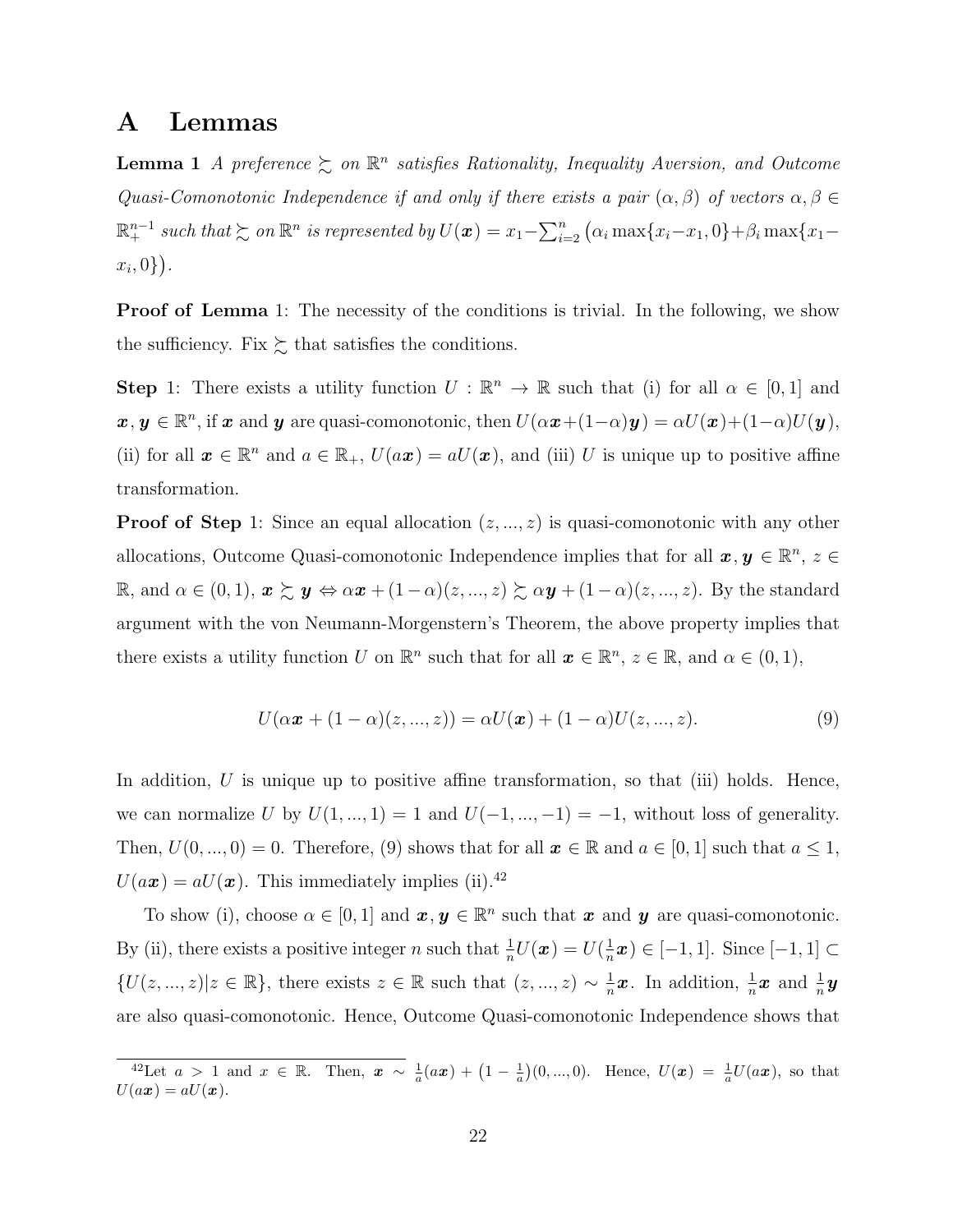$\alpha(\frac{1}{n})$  $\frac{1}{n}$ *x*) + (1 − *α*)( $\frac{1}{n}$ *y*) ~ *α*(*z*, ..., *z*) + (1 − *α*)( $\frac{1}{n}$ *y*). Therefore, by using (9) and (ii), we obtain  $\frac{1}{n}U(\alpha \bm{x} + (1 - \alpha)\bm{y}) = U(\alpha(z, ..., z) + (1 - \alpha)(\frac{1}{n}\bm{y})) = \alpha U(z, ..., z) + (1 - \alpha)U(\frac{1}{n}\alpha)$  $\frac{1}{n}$ y) =  $\alpha\left(\frac{1}{n}\right)$  $\frac{1}{n}U(\boldsymbol{x})\big) + (1-\alpha)\big(\frac{1}{n}$  $\frac{1}{n}U(\mathbf{y})$ , so that (i) holds.

For all  $i \neq 1$ , define  $\alpha_i = -U(1, (0)_{-i})$  and  $\beta_i = -U(-1, (0)_{-i})$ . By Inequality Aversion,  $\alpha_i \geq 0$  and  $\beta_i \geq 0$  for all  $i \neq 1$ . Fix any  $\boldsymbol{x} \in \mathbb{R}^n$ .

**Step** 2: Let  $\overline{I} = \{i \in I | x_i > x_1\}$  and  $\underline{I} = \{i \in I | x_1 > x_i\}$ . Then, (i) for all  $i \in \overline{I}$ ,  $U(x_i$  $x_1$ ,  $(0)_{-i}$  =  $-\alpha_i \max\{x_i - x_1, 0\}$ , (ii) for all  $i \in I$ ,  $U(x_i - x_1, (0)_{-i}) = -\beta_i \max\{x_1 - x_i, 0\}$ , and (iii) for all  $i \in I \setminus (\overline{I} \cup \underline{I})$ ,  $U(x_i - x_1, (0)_{-i}) = 0$ .

**Proof of Step** 2: To show (i), fix  $i \in \overline{I}$ . By Step 1 (ii),  $U(x_i - x_1, (0)_{-i}) = (x_i$ *x*<sub>1</sub>)*U*(1*,*(0)<sub>*−i*</sub>) = *−α*<sup>*i*</sup> max{*x<sub>i</sub>* − *x*<sub>1</sub>, 0}. (ii) and (iii) can be proved in the same way.  $\Box$ 

By the steps, the following calculations complete the proof of Lemma 1. Note that 1  $\frac{1}{n}$  $\bm{x}$  ∼  $\frac{1}{n}$  $\frac{1}{n}(x_1, ..., x_1) + \sum_{i=2}^n$ 1  $\frac{1}{n}(x_i - x_1, (0)_{-i})$  and any pair among  $\{(x_1, ..., x_1), (x_2 - x_1, (0)_{-2})\}$ *,* ...,  $(x_n - x_1, (0)_{-n})$ } is quasi-comonotonic. Therefore,  $U(x) = nU(\frac{1}{n})$  $\frac{1}{n} \boldsymbol{x}) = n U(\frac{1}{n}$  $\frac{1}{n}(x_1,...,x_1)+$  $\sum_{i=2}^n$ 1  $\frac{1}{n}(x_i - x_1, (0)_{-i})) = U(x_1, ..., x_1) + \sum_{i=2}^n U(x_i - x_1, (0)_{-i}) = x_1 - \sum_{i=2}^n (\alpha_i \max\{x_i - x_1, (0)_{-i}\})$  $x_1$ , 0} +  $\beta_i$  max $\{x_1 - x_i, 0\}$ ). *,* 0*}*).

Lemma 2 provides a representation result for a preference  $\hat{\xi}$  on a subset set  $\mathscr{D}$  of  $\mathbb{R}^2$ .

**Condition** (Certainty Monotonicity):  $(c, c) \geq (c', c')$  if and only if  $c \geq c'$ .

**Condition** (Certainty Independence): For all  $(a, b)$ ,  $(a', b')$ ,  $(c, c) \in \mathcal{D}$  and  $\alpha \in [0, 1]$ ,  $(a, b)$  $\hat{\succsim}$   $(a', b')$  if and only if  $\alpha(a, b) + (1 - \alpha)(c, c) \hat{\succsim} \alpha(a', b') + (1 - \alpha)(c, c)$ .

**Condition** (Certainty Continuity): For all  $(a, b), (a', b'), (c, c) \in \mathcal{D}$ , if  $(a, b) \gtrsim (a', b') \gtrsim (c, c)$ or  $(c, c) \leq (a', b') \leq (a, b)$  then there exists  $\alpha \in [0, 1]$  such that  $(a', b') \sim \alpha(a, b) + (1 - \alpha)(c, c)$ .

**Lemma 2** *: Suppose that (i) for any*  $(a, b) \in \mathcal{D}$ *,*  $a \geq b$ *, (ii) for all*  $(a, b)$ *,*  $(c, c) \in \mathcal{D}$  *and*  $\alpha \in$  $[0,1], \alpha(a,b)+(1-\alpha)(c,c) \in \mathscr{D}$ , and (iii) there exist  $(a^*,b^*), (\overline{c},\overline{c}), (\underline{c},\underline{c}) \in \mathscr{D}$  such that  $a^*$ *b <sup>∗</sup> and c > a<sup>∗</sup> > c. If a preference* %ˆ *on D satisfies Completeness, Transitivity, Certainty Monotonicity, Certainty Independence, and Certainty Continuity, then there exists a real number*  $\delta$  *such that*  $(a, b) \gtrsim (a', b') \Leftrightarrow \delta a + (1 - \delta)b \geq \delta a' + (1 - \delta)b'$ .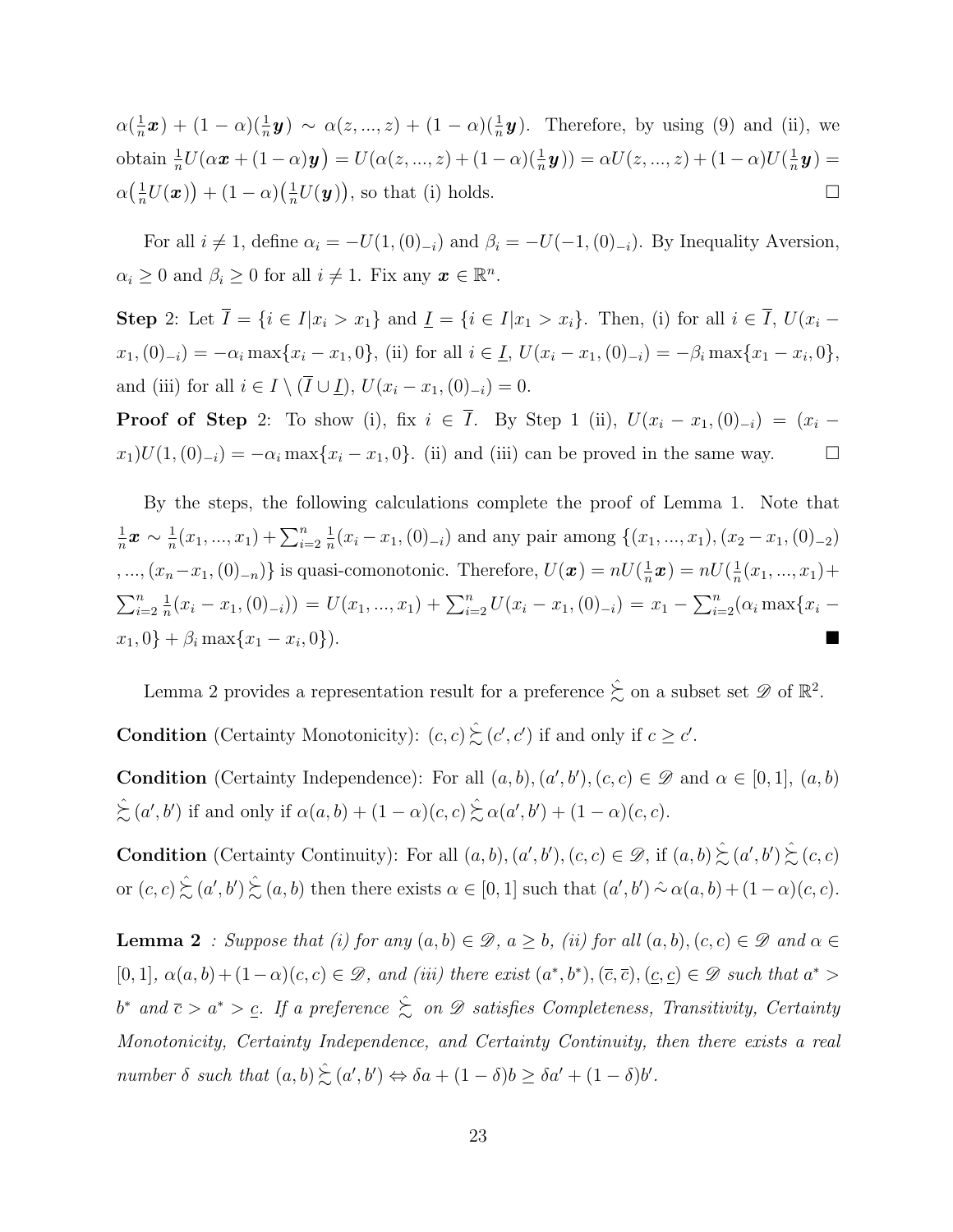**Proof of Lemma** 2: Consider the case where  $(a^*, a^*) \geq (a^*, b^*)$ . By assumption (iii),  $\overline{c} > a^*$ . Certainty Monotonicity shows  $(\overline{c}, \overline{c}) \hat{\succ} (a^*, a^*)$ . Then by Certainty Continuity, there exist  $\overline{\alpha} > 0$  such that  $(a^*, a^*) \hat{\sim} \overline{\alpha}(a^*, b^*) + (1 - \overline{\alpha})(\overline{c}, \overline{c})$ . Denote  $(\overline{\alpha}a^* + (1 - \overline{\alpha})\overline{c}, \overline{\alpha}b^* + (1 - \overline{\alpha})\overline{c})$ by  $(\hat{a}, \hat{b})$ . <sup>43</sup> Then,  $(\hat{a}, \hat{b}) \hat{\sim} (a^*, a^*)$ .



Figure 5: Indifference curves of  $\hat{\xi}$  on  $\mathscr{T}$ 

Let  $\mathscr T$  be a triangle including the interior which consists of the vertices  $(\bar c, \bar c)$ ,  $(a^*, a^*)$ , and  $(\hat{a}, \hat{b})$ .<sup>44</sup> In the following, we show the existence of the desired real number  $\delta$  on  $\mathscr{T}$  and then extend the result on *D*.

**Step** 1: *T* is a nondegenerate subset of *D*.

**Proof of Step** 1: Since  $a^* > b^*$  and  $\overline{\alpha} > 0$ ,  $\hat{a} > \hat{b}$ . Therefore,  $(a^*, a^*) \neq (\hat{a}, \hat{b}) \neq (\overline{c}, \overline{c})$ . Hence,  $\mathscr T$  is not degenerate. Choose any  $(a, b) \in \mathscr T$  to show  $(a, b) \in \mathscr D$ . Since  $\mathscr T$  is a triangle, there exist  $\alpha, \beta \in [0, 1]$  such that  $(a, b) = \alpha(\overline{c}, \overline{c}) + \beta(a^*, a^*) + (1 - \alpha - \beta)(\hat{a}, \hat{b}) =$  $(\alpha + \beta)(c, c) + (1 - \alpha - \beta)(\hat{a}, \hat{b})$ , where  $c \equiv \frac{\alpha}{\alpha + \beta}$  $\frac{\alpha}{\alpha+\beta}\overline{c}+\frac{\beta}{\alpha+\beta}$  $\frac{\beta}{\alpha+\beta}a^*$ . Since  $(\hat{a},\hat{b}) \in \mathscr{D}$ , it follows from assumption (ii) that  $(a, b) \in \mathscr{D}$ .

**Step** 2: There exists a real number  $\delta$  such that for any  $(a, b), (a', b') \in \mathcal{F}, (a, b) \gtrsim (a', b') \Leftrightarrow$  $\delta a + (1 - \delta)b \geq \delta a' + (1 - \delta)b'.$ 

#### **Proof of Step** 2:

<sup>&</sup>lt;sup>43</sup>In the other case where  $(a^*,b^*)\mathcal{L}(a^*,a^*)$ , there exist  $\underline{\alpha} > 0$  such that  $(a^*,a^*) \mathcal{L}(\underline{\alpha}^*,b^*) + (1-\underline{\alpha})(\underline{c},\underline{c})$ . Denote  $(\alpha c + (1 - \alpha)a^*, \alpha c + (1 - \alpha)b^*)$  by  $(\tilde{a}, \tilde{b})$ . Then, instead of the triangle  $\mathscr{T}$  defined in the proof, consider a triangle including the interior, which consists of the vertices  $(\tilde{c}, \tilde{c})$ ,  $(\underline{c}, \underline{c})$ , and  $(a^*, a^*)$ . Then, the rest of the proof goes through exactly in the same way.

<sup>&</sup>lt;sup>44</sup>Formally,  $\mathcal{T} = \{(a,b) \in \mathbb{R}^2 | a \ge b, \langle (a^* - \hat{a}, \hat{b} - a^*), (a,b) - (a^*, a^*) \rangle \ge 0, \langle (\overline{c} - \hat{a}, \hat{b} - \overline{c}), (a,b) - (\overline{c}, \overline{c}) \rangle \ge 0 \},$ where  $\langle \cdot, \cdot \rangle$  is a inner product.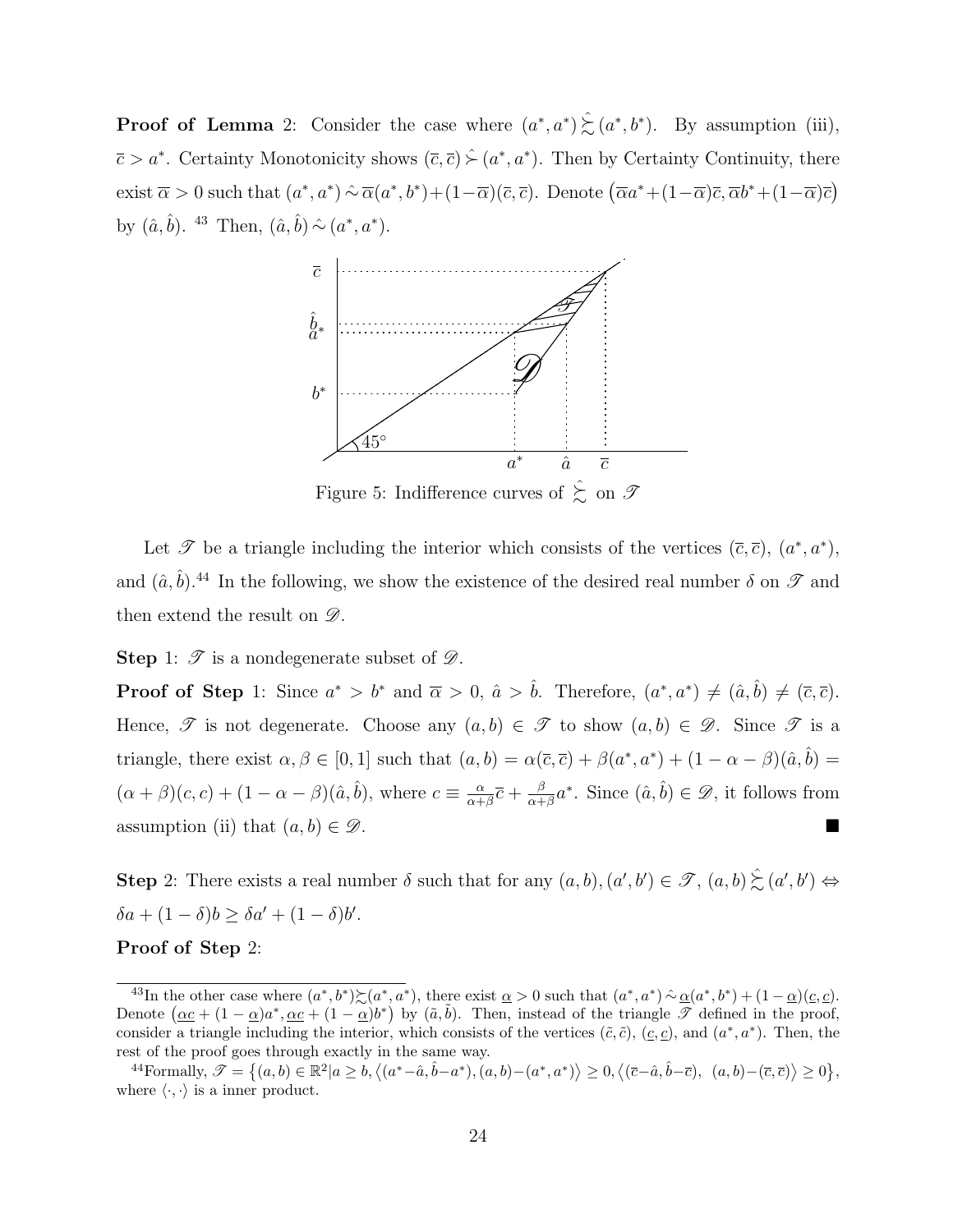**Substep** 2.1: For all  $(a, b) \in \mathcal{T}$ , there exists a unique number  $\alpha \in [0, 1]$  such that  $(a, b) \land \alpha(\overline{c}, \overline{c}) + (1 - \alpha)(a^*, a^*).$ 

**Proof of Substep** 2.1: Choose any  $(a, b) \in \mathcal{T}$ . Since  $\mathcal{T}$  is the triangle, there exist  $\alpha, \beta \in [0,1]$  such that  $(a,b) = \alpha(\overline{c}, \overline{c}) + \beta(a^*, a^*) + (1 - \alpha - \beta)(\hat{a}, \hat{b})$ . Since  $(\hat{a}, \hat{b}) \sim (a^*, a^*)$ , Transitivity and Certainty Independence show  $(a, b) \land \alpha(\bar{c}, \bar{c}) + (1 - \alpha)(a^*, a^*)$ . Since  $\bar{c} > a^*$ , Certainty Monotonicity shows that  $\alpha$  is unique. Hence, Substep 2.1 is proved.

For all  $(a, b) \in \mathcal{F}$ , define  $c(a, b) = \alpha \bar{c} + (1 - \alpha)a^*$ , where  $\alpha$  is obtained in Substep 2.1.

**Substep** 2.2: For all  $(a, b) \in \mathcal{T}$ , *a − c*(*a, b*) *a − b*  $=\frac{\hat{a}-a^*}{\hat{a}-\hat{a}}$  $\frac{x}{\hat{a}-\hat{b}}$ . **Proof of Substep** 2.2: Choose any  $(a, b) \in \mathcal{F}$ . Since  $c(a, b) = \alpha \bar{c} + (1 - \alpha)a^*$ ,  $\frac{a - c(a, b)}{a - b} =$ *a−αc−*(1*−α*)*a ∗*  $\frac{-(1-\alpha)a^*}{a-b}$ . Since  $(a,b) \in \mathcal{F}$ ,  $(a,b) = \alpha'(\overline{c},\overline{c}) + \beta(a^*,a^*) + (1-\alpha'-\beta)(\hat{a},\hat{b})$  for some  $\alpha', \beta \in \mathcal{F}$ [0, 1]. Since  $(a^*, a^*) \hat{~} \left( \hat{a}, \hat{b} \right)$ , Transitivity and Certainty Independence show  $(a, b) \hat{~} \left( \alpha, \overline{c}, \overline{c} \right)$  +  $(1-\alpha')(a^*, a^*)$ . Hence, Substep 2.1 shows  $\alpha' = \alpha$ , so that  $(a, b) = \alpha(\overline{c}, \overline{c}) + \beta(a^*, a^*) + (1-\alpha-\beta)\overline{a}$  $\beta$ )( $\hat{a}, \hat{b}$ ). Thus,  $a-\alpha\bar{c}-(1-\alpha)a^* = (\alpha\bar{c}+\beta a^*+(1-\alpha-\beta)\hat{a})-\alpha\bar{c}-(1-\alpha)a^* = (1-\alpha-\beta)(\hat{a}-a^*)$ and  $a-b=(1-\alpha-\beta)(\hat{a}-\hat{b})$ . Hence,  $\frac{a-\alpha\bar{c}-(1-\alpha)a^*}{a-b}=\frac{\hat{a}-a^*}{\hat{a}-\hat{b}}$ , so that Substep 2.2 is proved.

Define  $\delta = 1 \hat{a} - a^*$  $\frac{\partial}{\partial a} - \hat{b}$ . By substituting this into the result of Substep 2.2, we conclude that for all  $(a, b) \in \mathcal{F}$ ,  $c(a, b) = \delta a + (1 - \delta)b$ . Therefore, for any  $(a, b), (a', b') \in \mathcal{F}$ by Substeps 2.1 and 2.2,  $(a, b) \geq (a', b') \Leftrightarrow (c(a, b), c(a, b)) \geq (c(a', b'), c(a', b')) \Leftrightarrow c(a, b) \geq$  $c(a', b') \Leftrightarrow \delta a + (1 - \delta)b \geq \delta a' + (1 - \delta)b'$ .

**Step** 3: For all  $(a, b), (a', b') \in \mathcal{D}, (a, b) \gtrsim (a', b') \Leftrightarrow \delta a + (1 - \delta)b \geq \delta a' + (1 - \delta)b'.$ 

**Proof of Step** 3: Let  $c^* = \frac{1}{2}$  $\frac{1}{2}\bar{c} + \frac{1}{2}$  $\frac{1}{2}a^*$ . Choose any  $(a, b), (a', b') \in \mathscr{D}$ . Then, by assumption (i),  $a \geq b$  and  $a' \geq b'$ . Thus, there exists  $\alpha \in (0,1]$  such that  $\alpha(a,b) + (1-\alpha)(c^*, c^*)$  and  $\alpha(a',b') + (1-\alpha)(c^*,c^*)$  belong to *T*. Therefore, Step 2 and Certainty Independence show that  $(a, b) \gtrsim (a', b') \Leftrightarrow \alpha(a, b) + (1 - \alpha)(c^*, c^*) \gtrsim \alpha(a', b') + (1 - \alpha)(c^*, c^*) \Leftrightarrow \delta(\alpha a + (1 - \alpha)c^*) +$  $(1 - \delta)(\alpha b + (1 - \alpha)c^*) \ge \delta(\alpha a' + (1 - \alpha)c^*) + (1 - \delta)(\alpha b' + (1 - \alpha)c^*) \Leftrightarrow \delta a + (1 - \delta)b \ge$  $\delta a' + (1-\delta)b'$ . A construction of the construction of the construction of the construction of the construction of the construction

# **B Proof of Theorem and Proposition 1**

The necessity of the conditions is trivial. To show Continuity, note that the EIA model is a weighted sum of max functions. In the following, we show the sufficiency. Fix  $\gtrsim$  on  $\Delta(\mathbb{R}^n)$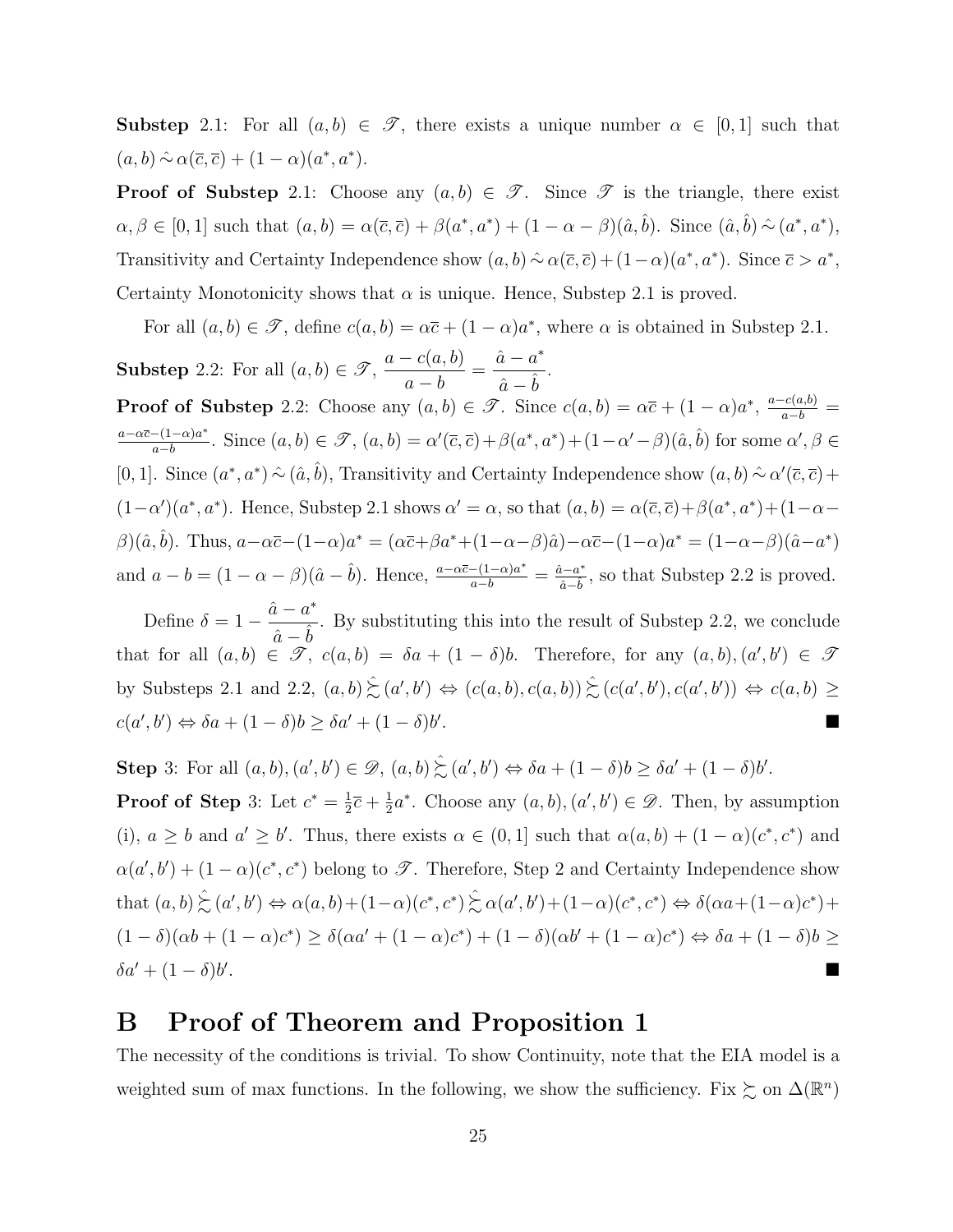that satisfies the conditions.

**Step** 1: There exists a utility function *V* such that (i)  $V(\alpha p \oplus (1-\alpha)(x, ..., x)) = \alpha V(p) +$  $(1 - \alpha)V(x, ..., x)$  for all  $p \in \Delta(\mathbb{R}^n)$ ,  $x \in \mathbb{R}$ , and  $\alpha \in [0, 1]$ ; (ii)  $V = U$  on  $\mathbb{R}^n$ , where *U* is a degenerate EIA model.

**Proof of Step** 1: By Lemma 1, there exists a degenerate EIA model  $U$  of  $\succsim$  on  $\mathbb{R}^n$ . As in Step 1 of the proof of Lemma 1, there exists a utility function *V* such that for all  $p \in \Delta(\mathbb{R}^n)$ ,  $x \in \mathbb{R}$ , and  $\alpha \in [0, 1]$ ,  $V(\alpha p \oplus (1 - \alpha)(x, ..., x)) = \alpha V(p) + (1 - \alpha)V(x, ..., x)$ , so that (i) holds. In addition, *V* is unique up to positive affine transformation. Hence, we can normalize *V* by  $V(1, ..., 1) = 1$  and  $V(-1, ..., -1) = -1$ , without loss of generality.

To prove (ii), it suffices to show that  $V = U$  on  $\{(x, ..., x) | x \in \mathbb{R}\}$  because V is unique up to positive affine transformation. Since  $U(x, ..., x) = x$  for all  $x \in \mathbb{R}$ , we prove  $V(x, ..., x) = x$ for all  $x \in \mathbb{R}$ . Note that for all  $x, y \in \mathbb{R}$ ,  $V(x, ..., x) \ge V(y, ..., y) \Leftrightarrow (x, ..., x) \succsim (y, ..., y) \Leftrightarrow$  $x \geq y$ . Hence, there exists an increasing function  $f : \mathbb{R} \to \mathbb{R}$  such that  $V(x, ..., x) = f(x)$ for all  $x \in \mathbb{R}$ . To show that f is the identity function, note that Dominance trivially implies  $\alpha(x, ..., x) + (1 - \alpha)(y, ..., y) \sim \alpha(x, ..., x) \oplus (1 - \alpha)(y, ..., y)$  for all  $x, y \in \mathbb{R}$  and  $\alpha \in [0,1]$ . Therefore, property (i) of *V* shows that *f* is affine (i.e,  $f(\alpha x + (1-\alpha)y) =$  $\alpha f(x) + (1 - \alpha)f(y)$ .<sup>45</sup> In addition, by the normalizations,  $f(1) = 1$  and  $f(-1) = -1$ . Therefore, *f* is the identity function.

If  $(\alpha, \beta) = 0$ , then the theorem holds trivially. Thus, we consider the case where  $(\alpha, \beta) \neq 0$ **0**. To use Lemma 2, define  $\mathscr{D} = \{ (U(E_p(\boldsymbol{x})), E_p(U(\boldsymbol{x}))) \in \mathbb{R}^2 \mid p \in \Delta(\mathbb{R}^n) \}.$ 

**Step** 2:  $\mathscr{D}$  satisfies the properties (i), (ii), and (iii) in Lemma 2.

**Proof of Step** 2: To show (i), it suffices to show that  $U(E_p(\boldsymbol{x})) \geq E_p(U(\boldsymbol{x}))$  for all  $p \in$  $\Delta(\mathbb{R}^n)$ . To show this, fix  $p \in \Delta(\mathbb{R}^n)$ . For all  $i \neq 1$  and  $\boldsymbol{x} = (x_1, ..., x_n) \in \mathbb{R}^n$ , define  $G_i(\boldsymbol{x}) =$  $-\alpha_i \max\{x_i-x_1,0\}-\beta_i \max\{x_1-x_i,0\}.$  Then,  $G_i$  is concave and  $U(\boldsymbol{x})=x_1+\sum_{i\neq 1}G_i(\boldsymbol{x})$  for all  $x \in \mathbb{R}^{n}$ <sup>46</sup> Since *U* is a sum of concave functions, *U* is also concave. Therefore, Jensen's

<sup>&</sup>lt;sup>45</sup>To see this fix  $x, y \in \mathbb{R}$  and  $\alpha \in [0, 1]$ . Then  $\alpha f(x) + (1 - \alpha)f(y) = \alpha V(x, ..., x) + (1 - \alpha)V(y, ..., y) =$  $V(\alpha(x, ..., x) \oplus (1 - \alpha)(y, ..., y)) = V(\alpha(x, ..., x) + (1 - \alpha)(y, ..., y)) = f(\alpha x + (1 - \alpha)y)$ . Hence, f is affine.

<sup>&</sup>lt;sup>46</sup>Remember (i) for any convex function  $\phi$  and positive number *a*,  $a \max{\{\phi(\cdot), 0\}}$  is convex; (ii) a sum of convex functions is convex; (iii) for any convex function  $\phi$ ,  $-\phi$  is concave. By (i),  $\alpha_i \max\{x_i - x_1, 0\}$  and  $\beta_i \max\{x_1 - x_i, 0\}$  are convex. Then, by (ii),  $\alpha_i \max\{x_i - x_1, 0\} + \beta_i \max\{x_1 - x_i, 0\}$  is convex. Finally, then by (iii),  $G_i$  is concave.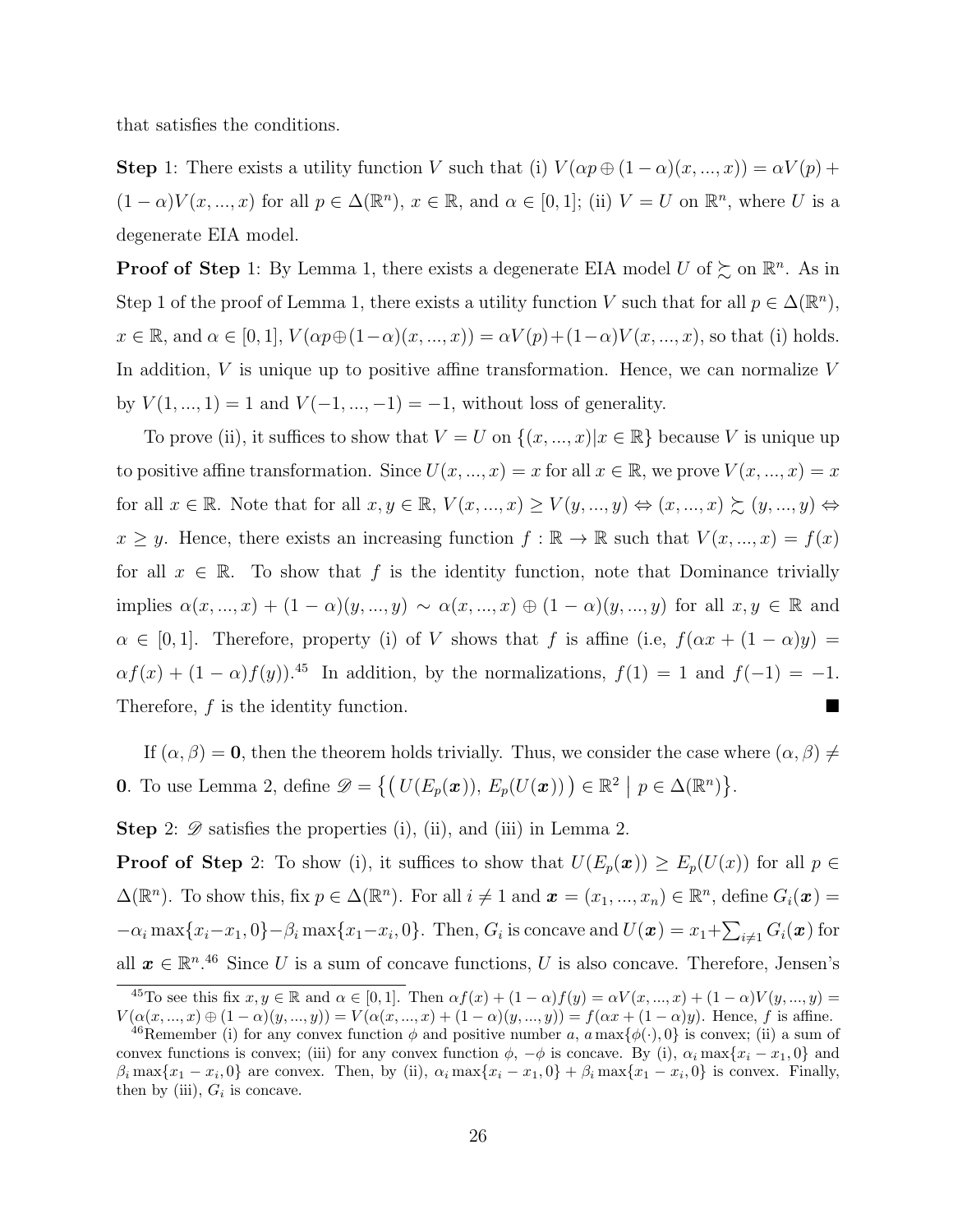Inequality shows that  $U(E_p(\boldsymbol{x})) \geq E_p(U(\boldsymbol{x}))$  for all  $p \in \Delta(\mathbb{R}^n)$ . Property (ii) follows from property (9) of *U* in Lemma 1. To show (iii) assume  $\alpha_i > 0$  for some  $i \neq 1$  without loss of generality. Let  $p = \frac{1}{2}$ <sup>1</sup>/<sub>2</sub><sup>(1, (0)<sub>−*i*</sub></sub> $) \oplus \frac{1}{2}$ </sup>  $\frac{1}{2}(-1, (0)_{-i})$ . Define  $(a^*, b^*) = (U(E_p(\boldsymbol{x})), E_p(U(\boldsymbol{x})))$ . Then  $a^* = U(\frac{1}{2})$  $\frac{1}{2}(1,(0)_{-i}) + \frac{1}{2}(-1,(0)_{-i}) = 0 > -\frac{1}{2}$  $\frac{1}{2}(\alpha_i + \beta_i) = \frac{1}{2}U(1,(0)_{-i}) + \frac{1}{2}U(-1,(0)_{-i}) = b^*$ . Obviously, there exist  $\overline{c}, \underline{c} \in \mathbb{R}$  such that  $\overline{c} > a^*$  and  $b^* > \underline{c}$ . This completes the proof of (iii).

For all  $(a, b) \in \mathcal{D}$ , define  $v(a, b) = V(p)$ , where  $p \in \Delta(\mathbb{R}^n)$  such that  $U(E_p(\boldsymbol{x})) = a$  and  $E_p(U(\boldsymbol{x})) = b$ . Dominance implies that *v* is a well-defined increasing function.<sup>47</sup> Then, for all  $(a, b), (a', b') \in \mathscr{D}$  define,  $(a, b) \gtrsim (a', b') \Leftrightarrow v(a, b) \ge v(a', b')$ .

**Step** 3:  $\hat{\Sigma}$  satisfies Completeness, Transitivity, Certainty Monotonicity, Certainty Independence, and Certainty Continuity.

**Proof of Step** 3: Since *v* is a well-defined increasing function,  $\hat{\xi}$  satisfies Completeness, Transitivity, and Certainty Monotonicity. Certainty Independence follows from Step 1. To see this, choose any  $(a, b)$ ,  $(a', b')$ ,  $(z, z) \in \mathcal{D}$  and  $\alpha \in [0, 1]$ . Then, there exist  $p, q \in \Delta(\mathbb{R}^n)$ such that  $(a,b) = (U(E_p(\boldsymbol{x})), E_p(U(\boldsymbol{x})))$  and  $(a',b') = (U(E_q(\boldsymbol{x})), E_q(U(\boldsymbol{x})))$ . To simplify notation, let  $p' = \alpha p \oplus (1 - \alpha)(z, ..., z)$  and  $q' = \alpha q \oplus (1 - \alpha)(z, ..., z)$ . By Step 1(i), then  $(a,b)\hat{\succsim}(a',b') \Leftrightarrow V(p) \geq V(q) \Leftrightarrow V(p') \geq V(q') \Leftrightarrow (U(E_{p'}(\boldsymbol{x})),E_{p'}(U(\boldsymbol{x})))\hat{\succsim}(U(E_{q'}(\boldsymbol{x})),$  $E_{q'}(U(\boldsymbol{x}))$ . Moreover, since  $(U(E_{p'}(\boldsymbol{x})), E_{p'}(U(\boldsymbol{x}))) = \alpha(a, b) + (1-\alpha)(z, z)$  and  $(U(E_{q'}(\boldsymbol{x})),$  $E_{q'}(U(\boldsymbol{x}))$  =  $\alpha(a',b') + (1-\alpha)(z,z)$ . This completes the proof of Certainty Independence.

Finally, we show that  $\hat{\Sigma}$  satisfies Certainty Continuity. Choose any  $(a, b)$ ,  $(a', b')$ ,  $(z, z) \in$  $\mathscr{D}$  such that  $(a, b) \geq (a', b') \geq (z, z)$ . Then, there exist  $p, q \in \Delta(\mathbb{R}^n)$  such that  $(U(E_p(\boldsymbol{x})),$  $E_p(U(\boldsymbol{x}))=(a,b)$  and  $(U(E_q(\boldsymbol{x})), E_q(U(\boldsymbol{x})))=(a',b')$ . Then  $p \succsim q \succsim (z,...,z)$ . Then by Continuity, there exists  $\alpha \in [0,1]$  such that  $q \sim \alpha p \oplus (1-\alpha)(z, ..., z)$ . By definition, this implies that  $(a', b') \sim \alpha(a, b) + (1 - \alpha)(z, z)$ . The other case where  $(z, z) \gtrsim (a', b') \gtrsim (a, b)$  is proved in the same way.

Given Steps 2 and 3, Lemmas 2 shows that  $p \succsim q \Leftrightarrow V(p) \geq V(q) \Leftrightarrow (U(E_p(\boldsymbol{x})), E_p(U(\boldsymbol{x})))$ 

<sup>&</sup>lt;sup>47</sup>To see that v is well-defined (i.e., if  $(U(E_p(x)), E_p(U(x))) = (U(E_q(x)), E_q(U(x)))$ , then  $V(p) = V(q)$ ), choose any  $p, q \in \Delta(\mathbb{R}^n)$  such that  $(U(E_p(\boldsymbol{x})), E_p(\tilde{U}(\boldsymbol{x}))) = (U(E_q(\boldsymbol{x})), E_q(\tilde{U}(\boldsymbol{x})))$ . Then, conditions (i) and (ii) in Dominance are satisfied with equality. Therefore, Dominance shows  $V(p) = V(q)$ .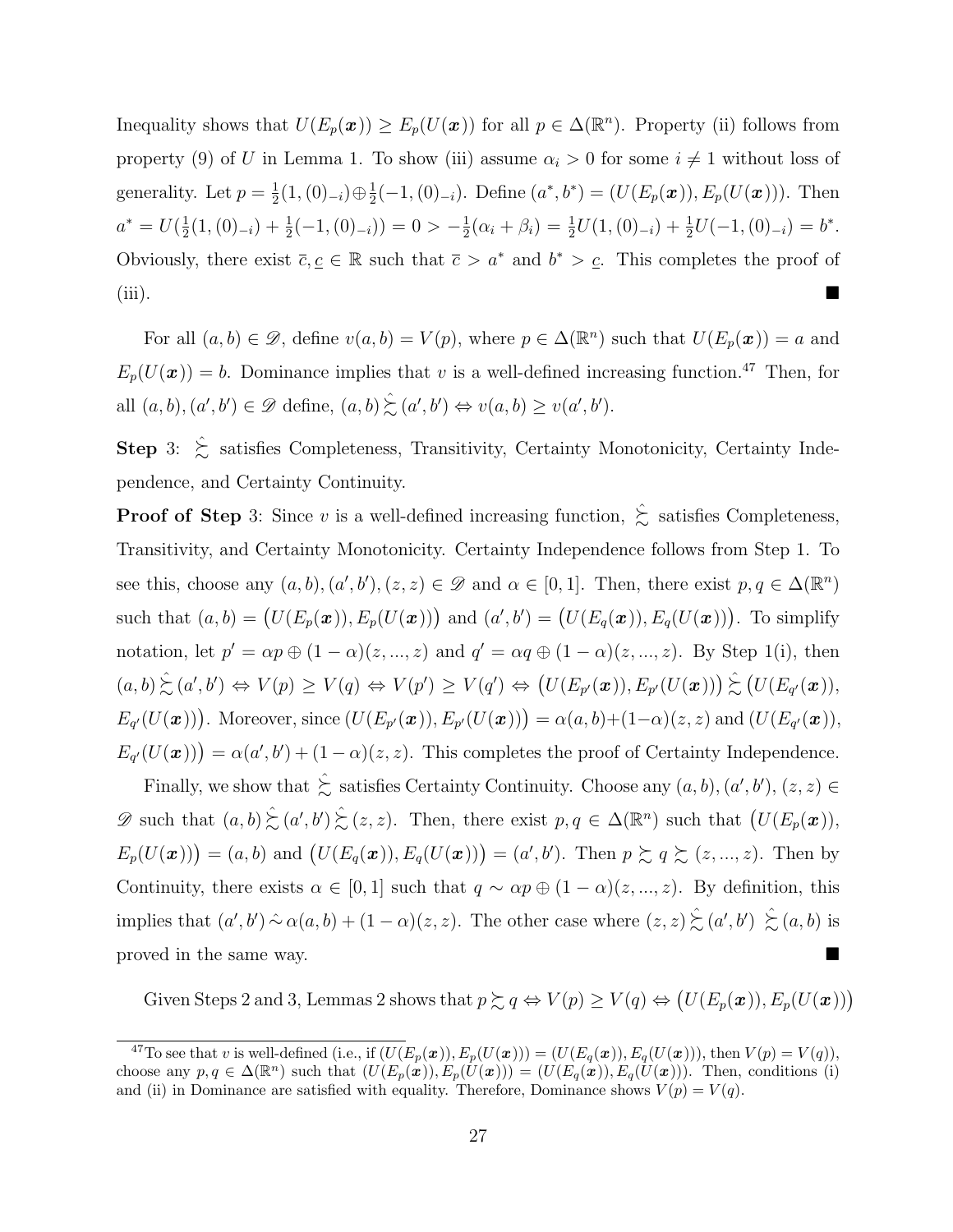$\hat{\succsim}(U(E_q(\boldsymbol{x})), E_q(U(\boldsymbol{x}))) \Leftrightarrow \delta U(E_p(\boldsymbol{x})) + (1-\delta)E_p(U(\boldsymbol{x})) \geq \delta U(E_q(\boldsymbol{x})) + (1-\delta)E_q(U(\boldsymbol{x})))$ for all  $p, q \in \Delta(\mathbb{R}^n)$ . This completes the proof of Theorem.

In the following, we provide the proof of Proposition 1

**Proof**: It is easy to see that (ii) implies (i). To show that (i) implies (ii), suppose that  $(\delta, \alpha, \beta)$  and  $(\delta', \alpha', \beta')$  represent  $\succsim$ . Let *V* and *V'* be the function defined by  $(\delta, \alpha, \beta)$  and  $(\delta', \alpha', \beta')$ , respectively.

First, we show  $(\alpha, \beta) = (\alpha', \beta')$ . Suppose to the contrary that  $(\alpha, \beta) \neq (\alpha', \beta')$ . Assume  $\alpha'_i > \alpha_i$  for some  $i \neq 1$ , without loss of generality. Therefore,  $V(1, (0)_{-i}) = -\alpha_i =$  $V(-\alpha_i, ..., -\alpha_i) = -\alpha_i > -\alpha'_i = V(-\alpha'_i, ..., -\alpha'_i)$  and  $V'(1, (0)_{-i}) = -\alpha'_i = V'(-\alpha'_i, ..., -\alpha'_i)$ . Thus,  $(1, (0)_{-i}) \sim (-\alpha_i, ..., -\alpha_i) \succ (-\alpha'_i, ..., -\alpha'_i) \sim (1, (0)_{-i})$ , which is a contradiction.

Second, we show that if  $(\alpha, \beta) \neq \mathbf{0}$ , then  $\delta = \delta'$ . Suppose to the contrary that  $(\alpha, \beta) \neq 0$ but  $\delta \neq \delta'$ . Without loss of generality, assume  $\delta > \delta'$  and  $\alpha_i > 0$  for some  $i \neq 1$ . Then,  $V(\frac{1}{2})$  $\frac{1}{2}(1,(0)_{-i}) \oplus \frac{1}{2}$  $\frac{1}{2}(-1,(0)_{-i})$  =  $-\frac{1}{2}$  $\frac{1}{2}(1-\delta)(\alpha_i+\beta_i) = V(-\frac{1}{2})$  $\frac{1}{2}(1-\delta)(\alpha_i+\beta_i),...,-\frac{1}{2}$  $rac{1}{2}(1 \delta$ ) ( $\alpha_i + \beta_i$ )). Therefore,  $\frac{1}{2}(1,(0)_{-i}) \oplus \frac{1}{2}$  $\frac{1}{2}(-1,(0)_{-i}) \sim (-\frac{1}{2})$  $\frac{1}{2}(1-\delta)(\alpha_i+\beta_i),...,-\frac{1}{2}$  $\frac{1}{2}(1-\delta)(\alpha_i +$  $(\beta_i)) > (-\frac{1}{2})$  $\frac{1}{2}(1-\delta')(\alpha_i+\beta_i),...,-\frac{1}{2}$  $\frac{1}{2}(1-\delta')(\alpha_i+\beta_i)) \sim \frac{1}{2}$  $\frac{1}{2}(1,(0)_{-i}) \oplus \frac{1}{2}$ 2 (*−*1*,*(0)*−<sup>i</sup>*), which is a contradiction.

# **References**

- [1] Andreoni, J. and J. Miller (2002): "Giving According to GARP: An Experimental Test of the Consistency of Preferences for Altruism," *Econometrica*, 70, 737–753.
- [2] Anscombe, F. J. and R. J. Aumann (1963): "A Definition of Subjective Probability," *The Annals of Mathematical Statistics*, 34, 199–205.
- [3] Bertola, G. and A. Ichino (1995):"Wage Inequality and Unemployment: United States vs. Europe," *NBER Macroeconomics Annual,* 10, 13–66.
- [4] Bohnet, I., F. Greig, B. Herrmann, and R. Zeckhauser (2008): "Betrayal Aversion: Evidence from Brazil, China, Oman, Switzerland, Turkey, and the United States," *American Economic Review,* 98, 294–310.
- [5] Bolton, G and A. Ockenfels (2000): "ERC: A Theory of Equity, Reciprocity, and Competition," *American Economic Review*, 90, 166–193.
- [6] Bolton, G, J. Brandts and A. Ockenfels (2005): "Fair Procedures: Evidence from Games Involving Lotteries," *The Economic Journal*, 115, 1054–1076.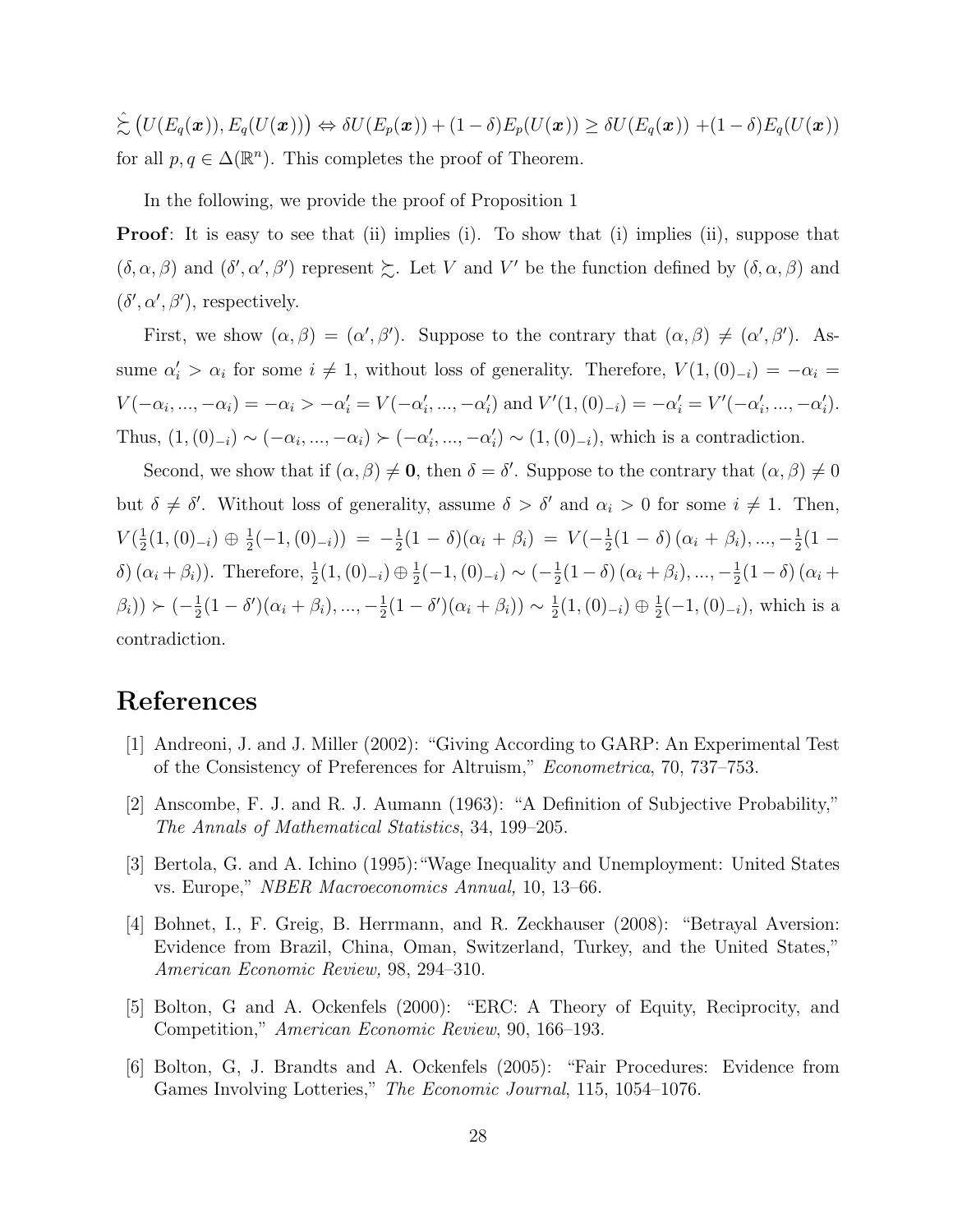- [7] Bolton, G. and A. Ockenfels (2006): "Inequality Aversion, Efficiency, and Maxmin Preferences in Simple Distribution Experiments: Comment, " *American Economic Review,* 96, 1906–1911.
- [8] Bolton, G. and A. Ockenfels, Forthcoming: "Risk Taking and Social Comparison," *American Economic Review*.
- [9] Borah, A (2011): "Other-Regarding Preferences and Concerns for Procedure," Mimeo.
- [10] Camerer, C. F. (2003): *Behavioral Game Theory.* Princeton, NJ: Princeton University Press.
- [11] Charness, G. and M. Rabin (2002): "Understanding Social Preference with Simple Tests,"*The Quarterly Journal of Economics,* 117, 817–869.
- [12] Cox, J. and V. Sadiraj (2004): "Direct Tests of Social Preferences and a New Model," University of Arizona, Mimeo.
- [13] Diamond, P. A. (1967): "Cardinal Welfare, Individualistic Ethics, and Interpersonal Comparison of Utility: Comment," *The Journal of Political Economy*, 75, 765–766.
- [14] Engelmann, D. and M. Strobel (2004): "Inequality Aversion, Efficiency, and Maxmin Preferences in Simple Distribution Experiments," *American Economic Review*, 94, 857– 869.
- [15] Engelmann, D. and M. Strobel (2006): "Inequality Aversion, Efficiency, and Maxmin Preferences in Simple Distribution Experiments: Reply," *American Economic Review*, 96, 1918–1923.
- [16] Fehr, E. and K. M. Schmidt (1999): "A Theory of Fairness, Competition, and Cooperation," *The Quarterly Journal of Economics,* 114, 817–868.
- [17] Fehr, E. and K. M. Schmidt (2005):"The Economics of Fairness, Reciprocity and Altruism – Experimental Evidence and New Theories," in *Handbook on the Economics of Giving, Altruism and Reciprocity*, ed. by S. Kolm and J. M. Ythier. Elsevier, 615–691.
- [18] Fehr, E. and K. M. Schmidt (2006):"Inequality Aversion, Efficiency, and Maxmin Preferences in Simple Distribution Experiments: Comment, " *American Economic Review,* 96, 1912–1917.
- [19] Fehr, E., A. Klein, and K. M. Schmidt (2007):"Fairness and Contract Design, " *Econometrica,* 75, 121–154.
- [20] Fudenberg, D. and D. K. Levine (2012): "Fairness, Risk Preferences and Independence: Impossibility Theorems," *Journal of Economic Behavior and Organization,* 81, 606– 612.
- [21] Gajdos, T. and E. Maurin (2004): "Unequal Uncertainties and Uncertain Inequalities: An Axiomatic Approach," *Journal of Economic Theory*, 116, 93–118.